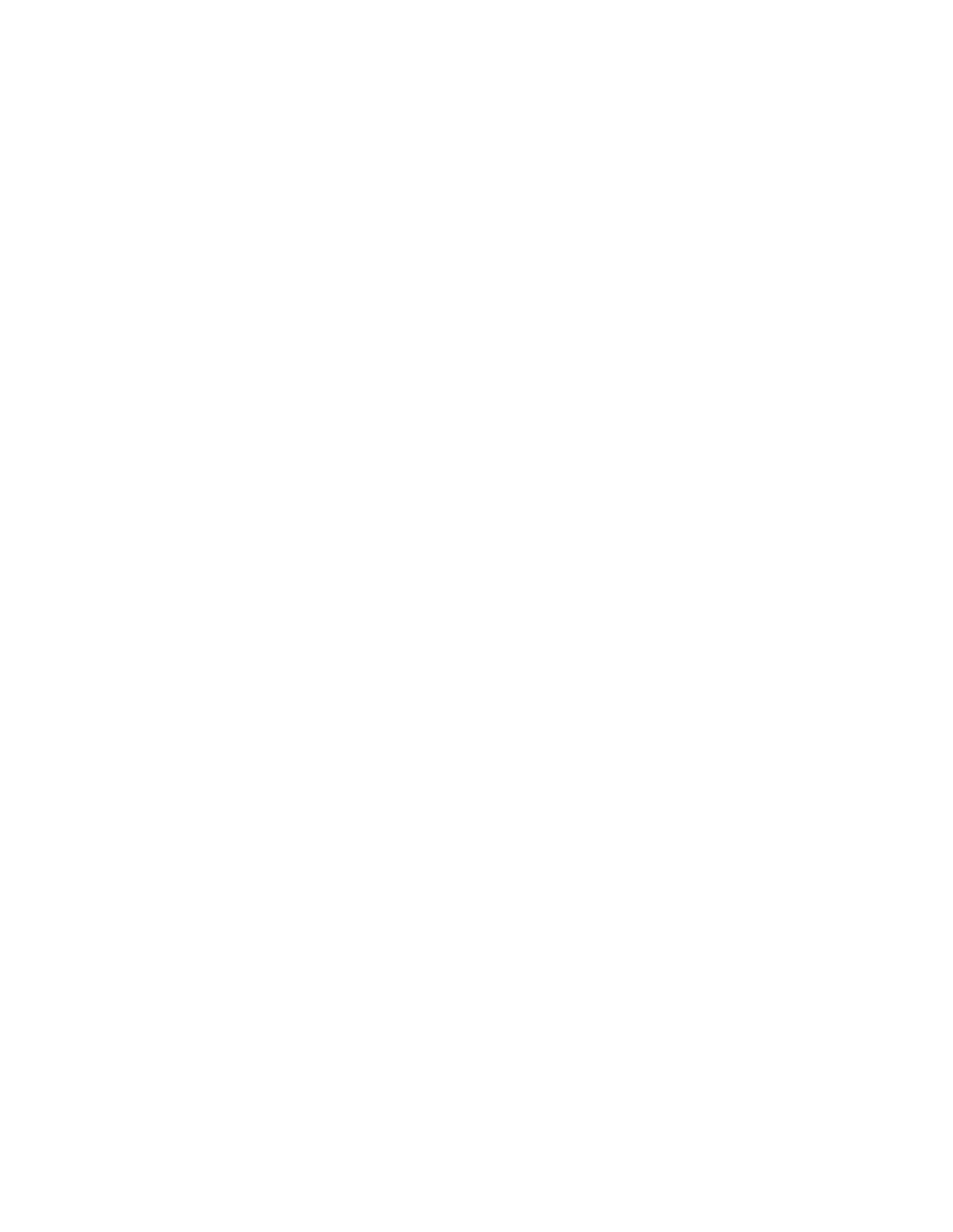### Owners

Georgio Brothers Partnership/Gothic Landscape, Inc. Michael E. Georgio, Chairman/CEO Jon S. Georgio, President 27502 Avenue Scott Valencia, California 91355 Ph: 661.257.1266 Fax: 661.257.7749

Local Developer/Management David Hall, General Manager, Phoenix Division Matt Jones, Controller, Phoenix Division Gothic Landscape AZ 2526 E. Southern Avenue Phoenix, Arizona 85310 Ph: 602.470.1711 Fax: 480.577.7879 dhall@gothiclandscape.com mjones@gothiclandscape.com

Land Use Attorneys & Planner

Larry S. Lazarus, Attorney Benjamin W. Graff, Attorney Lyle Richardson, Land Use Planner Lazarus & Associates, PC 420 W. Roosevelt Street Phoenix, Arizona 85003 Ph: 602.340.0900 Fax: 602.340.8955 lslazarus@lazaruslaw.com bgraff@lazaruslaw.com lrichardson@lazaruslaw.com

### Architecture/Engineering

Keith Green, Associate Stantec Consulting, Inc. 8211 South 48th Street Phoenix, Arizona 85044 Ph: 602.707.9421 Fax: 602.431.9562 keith.green@stantec.com

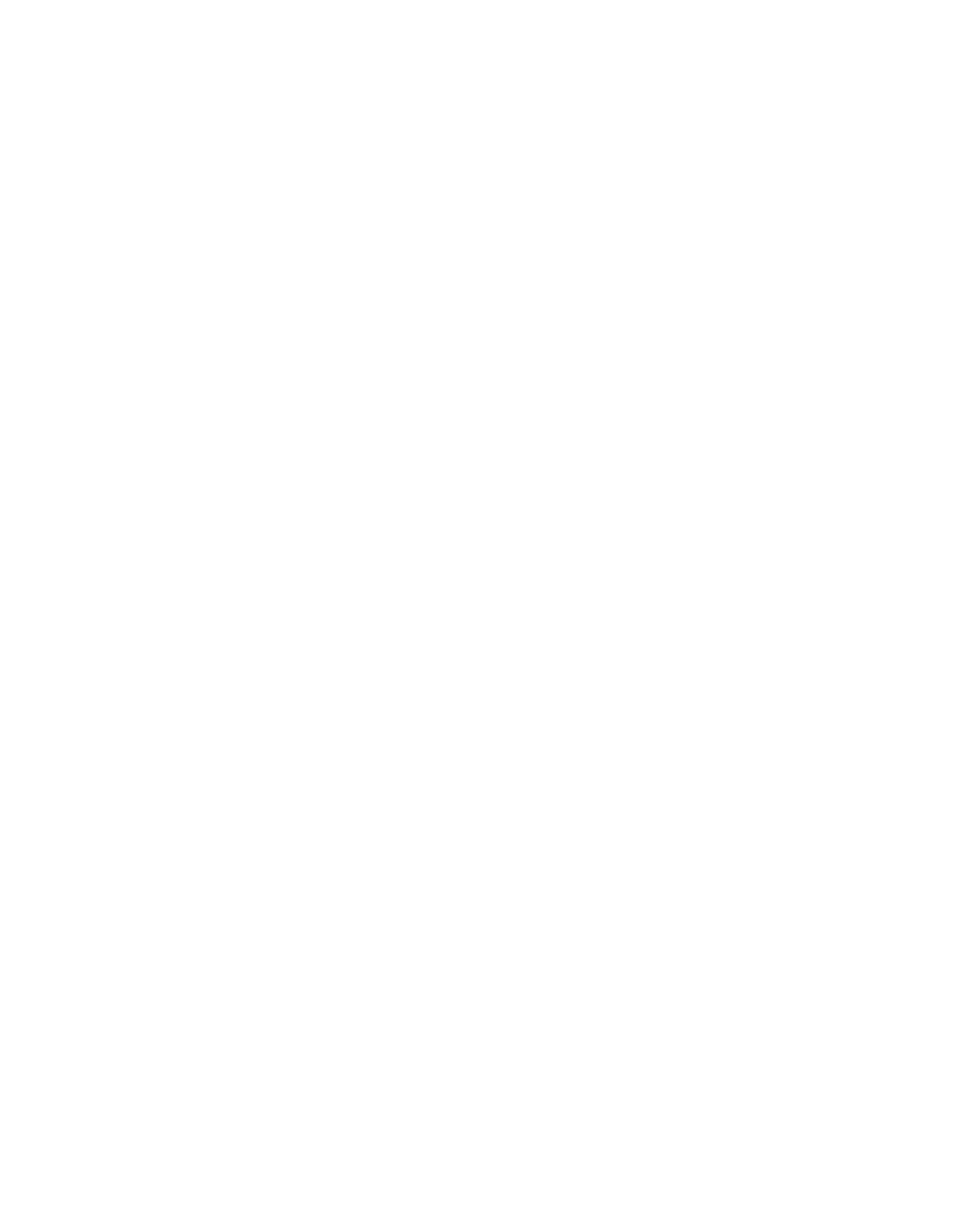### **Preamble Statement**

*A Planned Unit Development (PUD) is intended to be a stand-alone document of zoning regulations for a particular project. Provisions not specifically regulated by the PUD are governed by the zoning ordinance. A PUD may include substantial background information to help illustrate the intent of the development.* The purpose and intent statements are not requirements that will *be enforced by the City. The PUD only modifies zoning ordinance regulations and does not modify other City Codes or requirements. Additional public hearings may be necessary such as, but not limited to, right-of-way abandonments.*

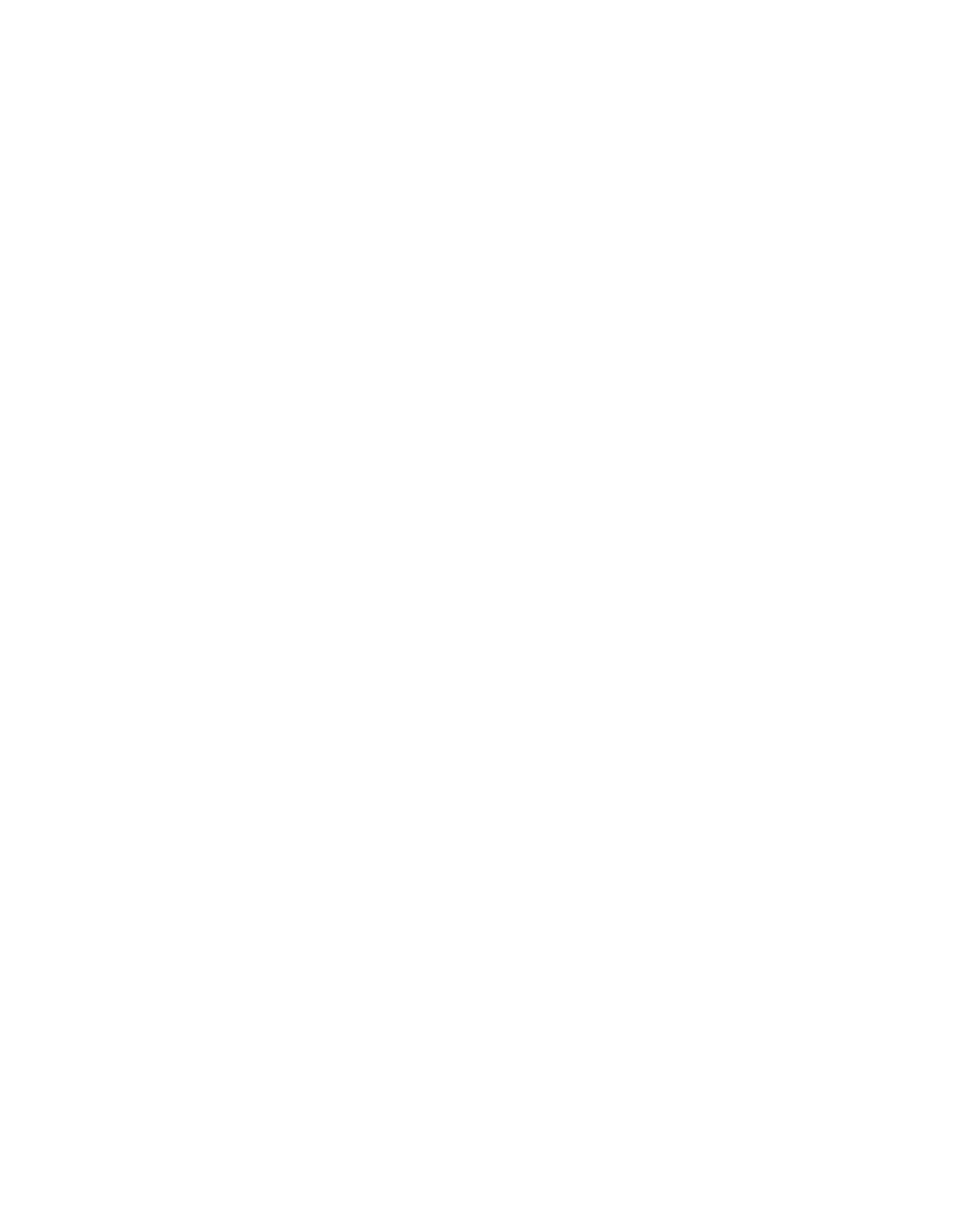- A. Purpose and Intent
	- 1. Project Overview and Goals
	- 2. Overall Design Concept, Categories, Themes
- B. Land Use Plan
- C. Site Conditions and Location
	- 1. Acreage
	- 2. Location in relation to major intersections or areas of regional significance
	- 3. Topography and natural features
- D. General Plan Conformance
- E. Zoning and Land Use Compatibility
	- 1. Existing Zoning on and adjacent to site; conformance with objectives, specific plans, special planning districts, and area plans
	- 2. Existing land uses on and adjacent to site
	- 3. Existing and adjacent character
- F. List of Uses
	- 1. Permitted Uses
	- 3. Accessory Uses
- G. Development Standards
	- 1. Development Standards Table
	- 2. Landscape Standards (included in Development Standards Table)
	- 3. Parking
	- 4. Amenities
	- 5. Shade
	- 6. Lighting Plan
- H. Design Guidelines
- I. Signs
- J. Sustainability
- K. Infrastructure
	- 1. Circulation Systems
	- 2. Grading and Drainage
	- 3. Water and Wastewater Services
- L. Phasing Plan

Exhibits

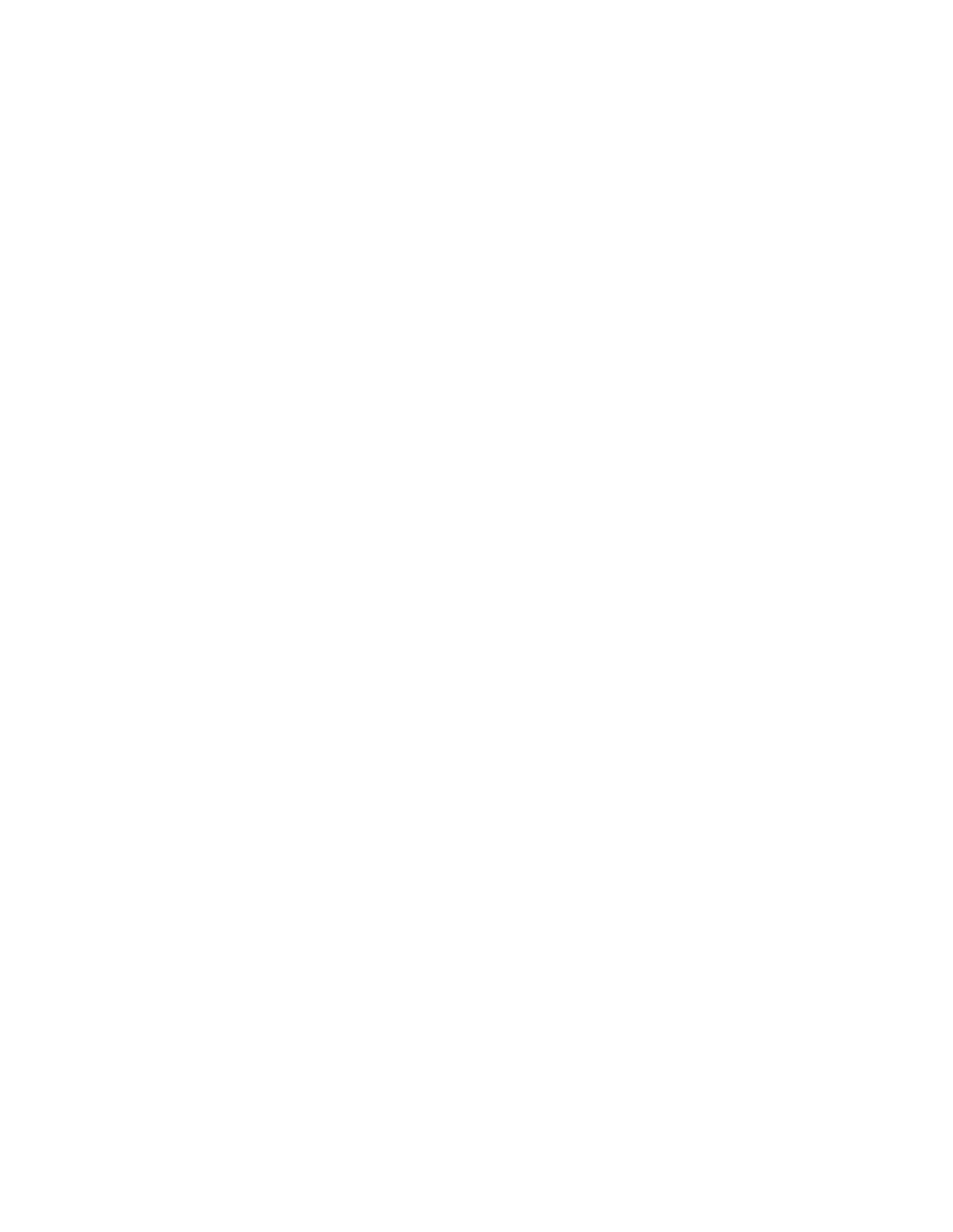- 1. Comparative Zoning Standards Table
- 2. Legal Description
- 3. Area Vicinity Map
- 4. Aerial Map
- 5. Zoning Maps (Existing and Proposed)
- 6. Context Plan
- 7. General Plan Map
- 8. Land Use Plan
- 9. Conceptual Site Plan; Thematic Street Cross Sections; Circulation Plan
- 10. Conceptual Elevations; Sign Plan; Wall Elevations
- 11. Conceptual Landscape Plan
- 12. Color Palette

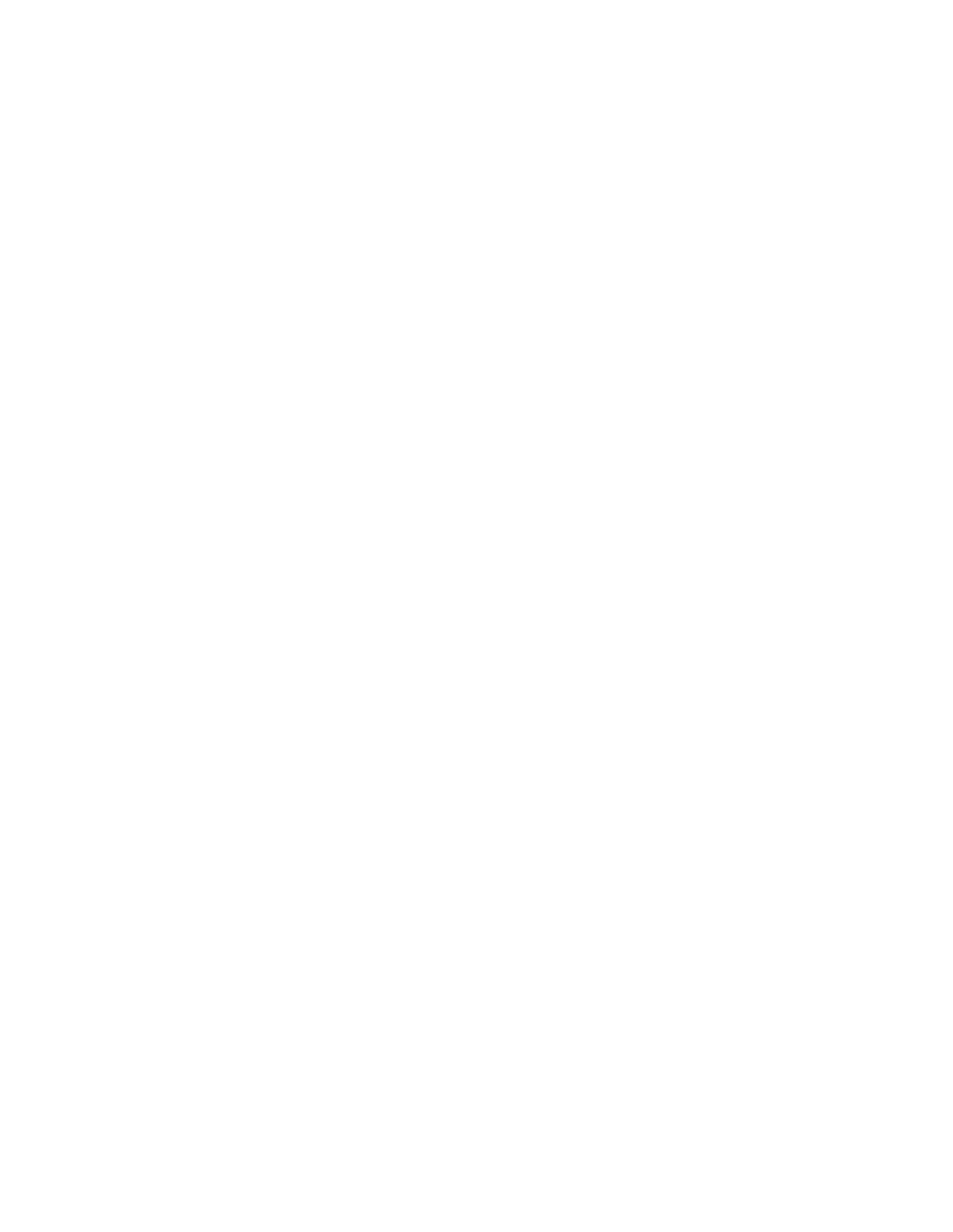## **A. PURPOSE AND INTENT**

### Project Overview:

Gothic Landscape, Inc. ("Gothic") is a full-service landscaping firm that specializes in Project Construction Management, Landscape and Irrigation Construction, Grading and Drainage/Erosion Control, and Grounds and Project Landscape Maintenance. Originally incorporated in California in 1984, Gothic has grown to four offices in California, Nevada, and Arizona and employs approximately 1,300 people. Gothic's Phoenix office (not the subject property) is currently located at 2526 East Southern Avenue in a small industrial park project. The subject property, a 2.75 gross acre parcel located at 2601 E. Southern Avenue, is located just southeast of the existing Phoenix office, across Southern Avenue. The subject property is located within District 8 and is part of the South Mountain Village.

Currently, Gothic employs approximately 160 workers in Phoenix. About 40 employees currently work in administrative positions for Gothic, 10 of these administrative employees work from the subject property. With approval of the proposed Planned Unit Development ("PUD"), approximately 7 employees from the company's Surprise office can be relocated to work at the subject site. Currently, Gothic's landscape crews come to the subject site to pick up equipment and materials and receive work assignments. With approval of the PUD, an additional 16 employees working in landscape crews can be re-assigned from the Surprise office to receive assignments at the subject site.

In 1996, Gothic purchased the subject property, a vacant lot across Southern Avenue from their current office building, with the intention of using it as a staging area for equipment and crews receiving work assignments. Gothic has operated as a successful and respected business at this location for the past 13 years. In early 2008, a notice of violation was issued related to dust proofing, debris within the right-of-way, and maintaining a commercial use not allowed in an S-2 Zoning District. Gothic immediately addressed the debris issue. Gothic had operated for the past 13 years with the understanding that their use, a Phoenix business benefiting the local community and economy, was permitted at this site. Accepting the changes that needed to occur to continue to operate, Gothic began to address the problems by completing the steps needed to legitimize the existing use and ameliorate the dust proofing issue. After reviewing several different zoning district alternatives for this site with City Planning Department Staff (including possible CPGCP and MUA applications) it was recommended by City Staff at the March 24, 2008 pre-application meeting that the best approach would be to process this request under the PUD ordinance.

### Project Goals

• To develop the subject parcel in a manner that is compatible with the development and design criteria of the Mixed Use Agricultural ("MUA") district and surrounding existing and proposed uses, while allowing the essential commercial uses Gothic depends on to sustain its business and employees within the City of Phoenix.

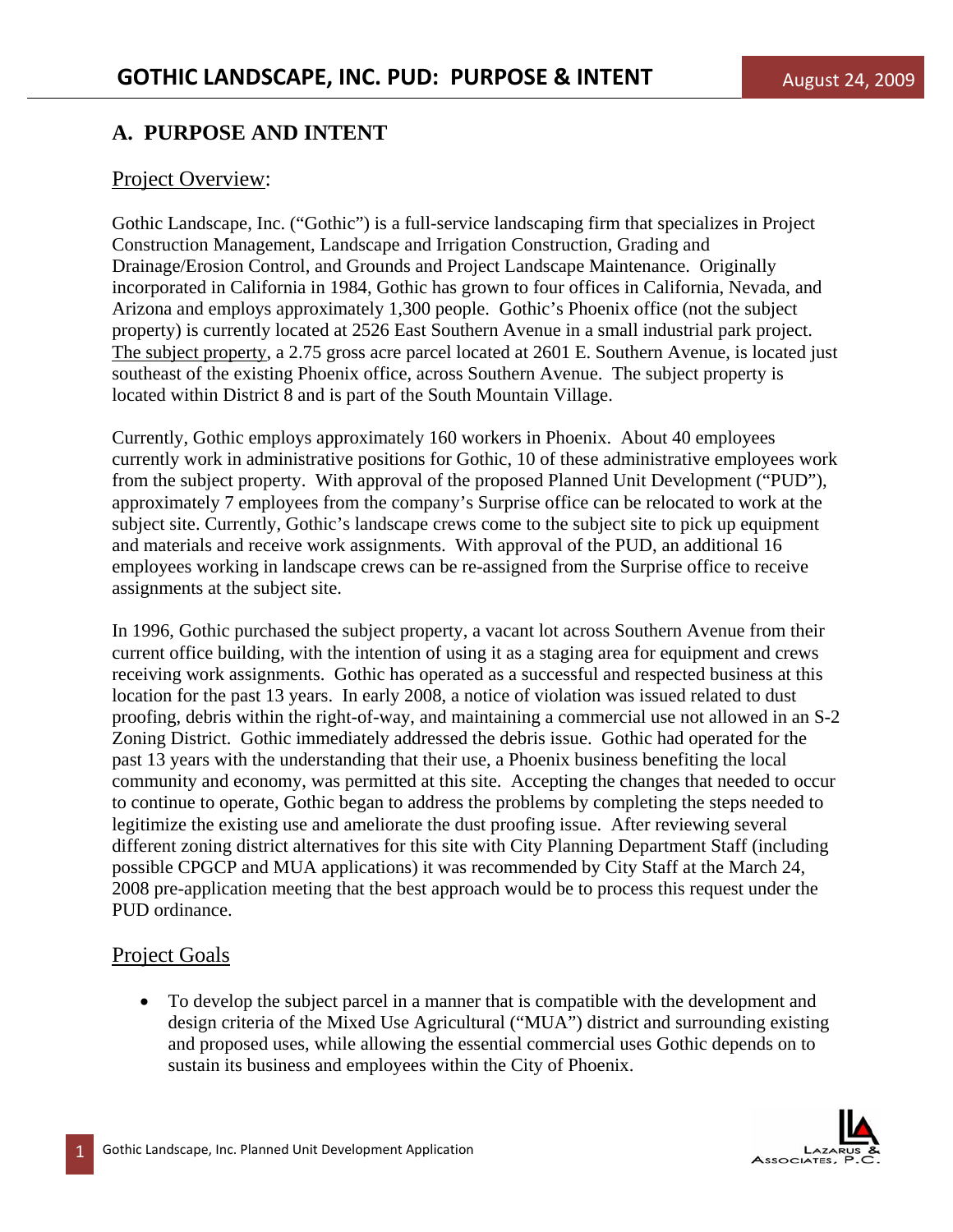- To maintain and slightly expand the operations of a premier landscaping company within the City of Phoenix.
- To use the proposed building to absorb some of the work assignment staging and equipment storage uses, and maintaining, where possible, MUA characteristics;
- To provide a quality, dust-proofed development, including enhanced landscaping within the provided setbacks that exceeds MUA standards, worthy of showcasing a premier City of Phoenix landscaping company. Gothic intends to provide a substantial benefit to the surrounding community through its enhanced landscape setbacks that will create an exceptional gateway to the residential commercial uses located along  $26<sup>th</sup>$  Street, south of Southern Avenue.
- To develop a facility that is not only capable of accommodating Gothic's current operations at the site, but also one that will incorporate and sustain a small portion of the maintenance operations currently operating out of Surprise, thereby bringing new and stable jobs to the City of Phoenix.

## Overall Design Concept

The site plan within this PUD application includes a one-story, 5,000 square foot office building. *See* Exhibit 9. Approximately 1500 square feet of the building will be used for office space and other administrative purposes. Approximately 3500 square feet of this building will be used for indoor equipment storage and preparation and storage of irrigation systems. In addition to the office building, the PUD also proposes that an interior portion of the property be dedicated to storage of vehicles and work trailers, as well as a small outdoor storage area for plant material storage. Given the interior uses, the PUD proposes an eight (8) foot decorative masonry wall, including pop-outs with green screen trellises placed at regular intervals along the wall, to provide adequate screening of the interior of the property. *See* Exhibit 10. Moreover, the proposed landscape setbacks have been enhanced to exceed MUA standards so that the combination of the decorative masonry wall and the abundance of trees, shrubs, and flowering plants substantially screen both the building and the interior use. *See* Exhibit 11. The overall architectural design of the building has also been completely revised to reflect the rural character of the MUA district through the use of stone veneer, stucco, decorative shed roof structures, wood/heavy timbers, shingles, and/or simulated double hung windows with decorative wrought iron grills. *See* Exhibit 10. The new design of the building, combined with the enhanced landscape setbacks befitting of a premier landscaping company, will be a welcomed addition to the South Mountain area.

## Use Categories

Gothic proposes a commercial office use with the ability to run both staging operations and administrative functions out of the proposed single-story office building. The use also includes the onsite storage of vehicles, work trailers, and equipment. Some preparation and storage of irrigation systems will occur within in the building. A small amount outside storage of plant

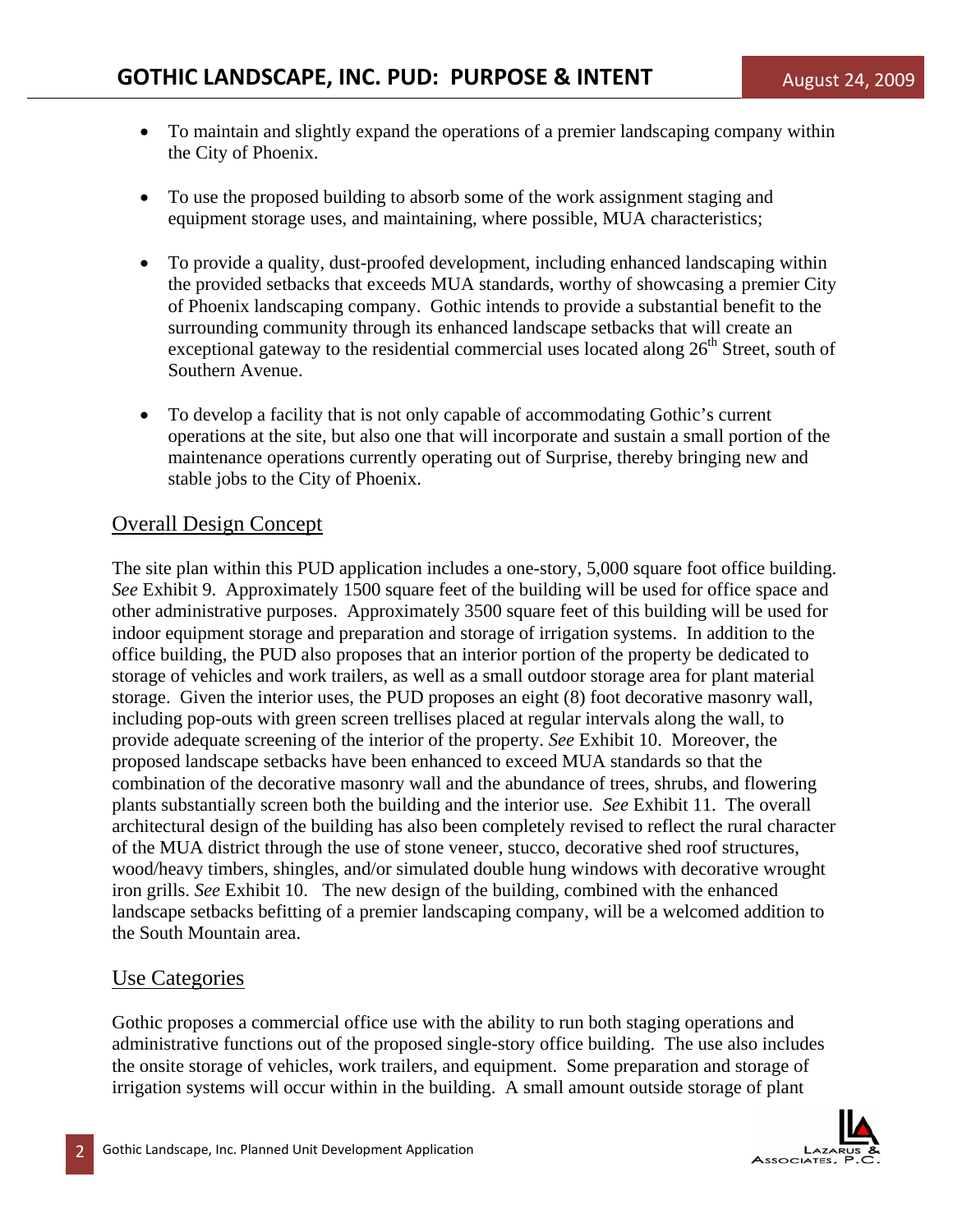materials will occur in a fully screened area, not exceeding 900 sq. ft., in the southeast corner of the property.

### Themes

The character of the development will closely resemble the characteristics and design standards of the MUA district. The single-story office building of rustic and agrarian design will appear to blend into the surrounding uses and will be compatible with future development throughout the area. Appropriate colors and materials will be utilized throughout the exterior design of the building. *See* Exhibit 12, Color & Materials Board. Passive in appearance, the building will contain and therefore mask many of the activities associated with the use. The passing observer will enjoy the benefit of superb and enhanced landscaping setbacks. Plant materials in required landscape areas shall be limited to those listed on the Mixed Use Agricultural plant list or as approved by the Development Services Department.

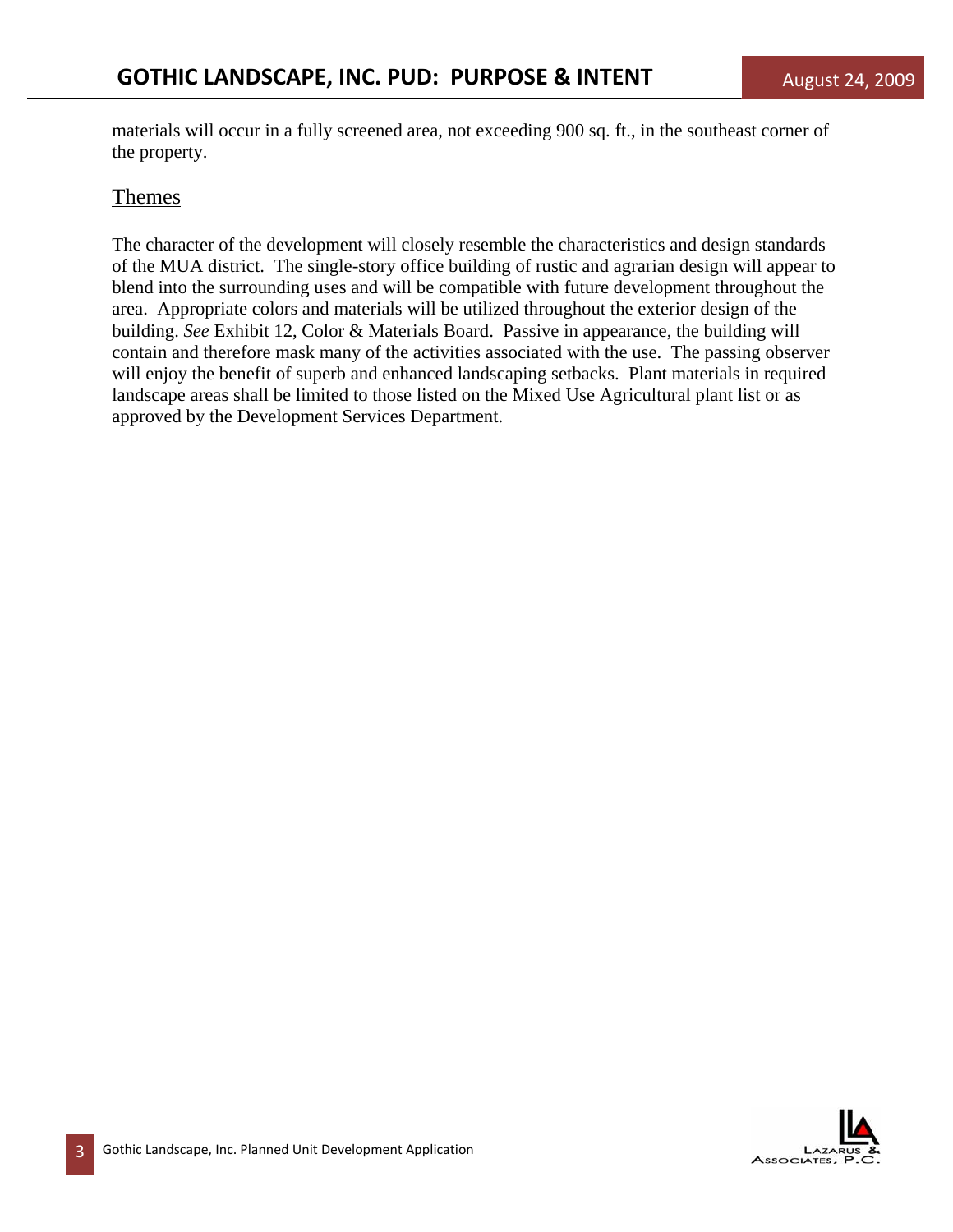## **B. LAND USE PLAN**

A Planned Unit Development district for a Landscape Contractors Business is proposed to cover the 2.75 gross acre site: a 5,000 square foot building used for a combination of office/administrative purposes (approximately 1500 sq. ft.) and storage and preparation of irrigation systems and equipment (approximately 3500 sq. ft.) linked with the use of a work truck and equipment storage and staging area (approximately 45,000 sq. ft.) and employee parking (approximately 6,500 sq. ft.). *See* Exhibit 9.

### Conceptual Site Plan

The proposed building will be located on the south side of Southern Avenue, with a 40' landscape/retention area between the building and Southern Avenue that exceeds MUA requirements. *See* Exhibit 9. At 5,000 square feet in size, this one-story masonry building will be of an appropriate scale with a total lot coverage of only 5.5%, allowing for an increase in landscape setbacks along Southern Avenue and  $26<sup>th</sup>$  Street to 40' and 28' respectively. The agrarian architecture of the proposed building will also be visually compatible with the surrounding agricultural and residential uses.

Access to the property will be from two 30' wide driveways on  $26<sup>th</sup>$  Street, both with rolling wrought iron gates for security and visual appeal. A 28' landscape/retention area will be established along the entire frontage of  $26<sup>th</sup>$  Street, except for the driveways, also exceeding MUA requirements. Another 25' landscape/retention area will be established along the south end of the property, at Lynn Lane, as well as a 10' landscape/retention area along the east side of the property. *See* Exhibit 11. A minimum of twenty percent of the net site area of a commercial development, including landscaping setbacks and stormwater retention areas, shall be set aside as open space accessible to the public. *Id.* 

A screened plant material storage area, not to exceed 900 sq. ft., will be located in the southeast corner of the property. Although placed in the far corner of the site plan, away from public view, the storage area will be further screened using a six foot chainlink fence screened by flowering Bougainvillea plants.

An eight foot decorative masonry wall, with green screen mesh trellis pop-outs will be placed around the perimeter of the property to screen the interior use. *See* Exhibit 10. To adequately dust proof the interior surface and withstand the demands of the proposed use, the surface material used for the parking lot and work vehicle and equipment storage/staging area will be asphalt. While only 9 parking spaces are required for the 5,000 square foot office building (1500 sq. ft of office; 3500 sq. ft. of storage), the proposed PUD will provide 16 parking spaces adjacent to the office building, including one accessible space. The parking area for the office building will be approximately 6,581 sq. ft. Additionally, due to the nature of the proposed use as a landscape contractors business, a storage and staging area for work vehicles and equipment will be required. A total of 38 double-space storage spaces and 12 single-space storage spaces

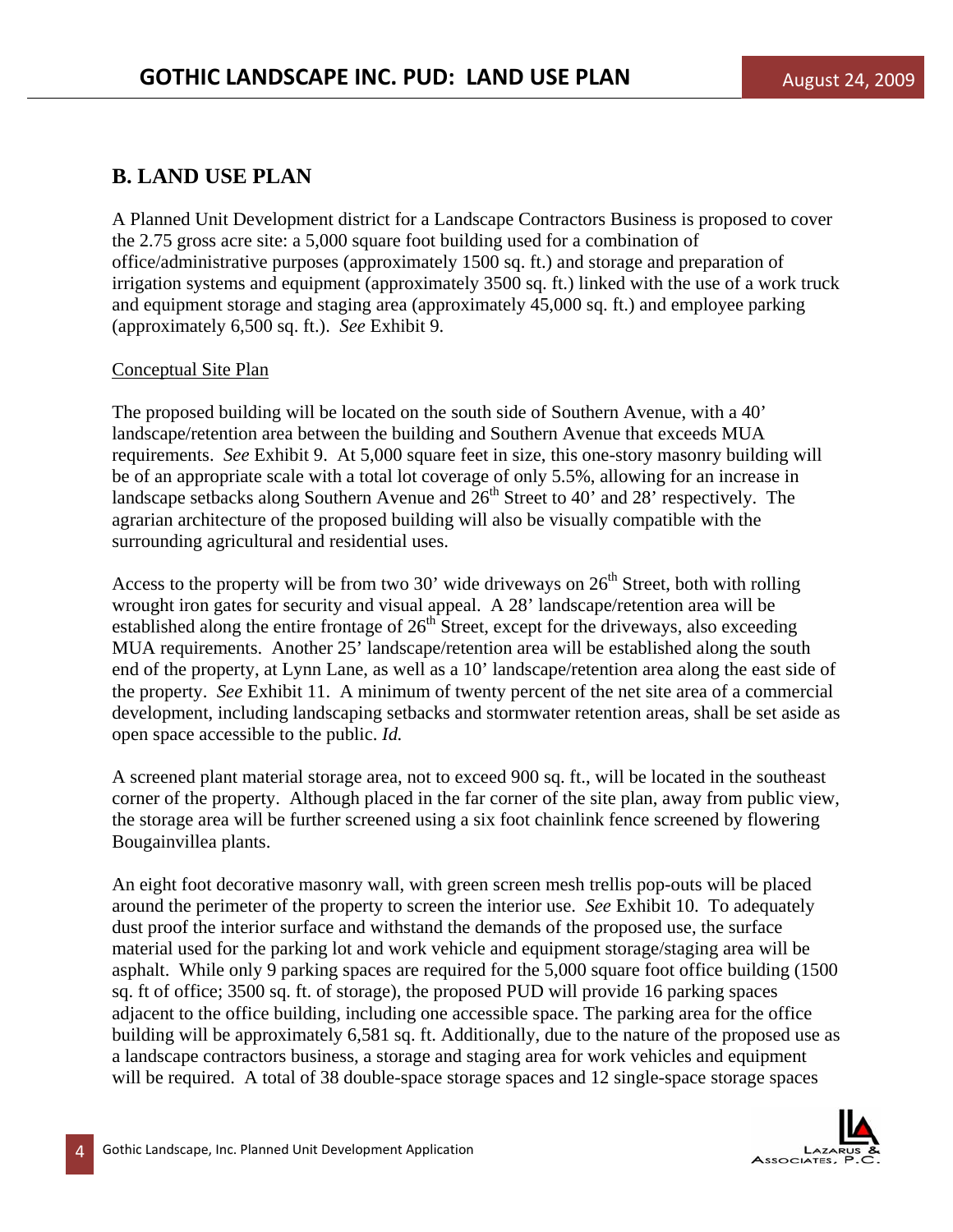will be provided in the storage and staging area. The storage and staging area will be approximately 45,000 sq. ft.

Landscaping setbacks along the north and west boundaries have been increased to exceed MUA standards. *See* Exhibit 11 and Development Standards. Interior landscaping associated with the office building parking area exceeds both the MUA and Baseline Area Overlay District ("BAOD") requirement for percentage of interior landscaping (10% for MUA; 15% for BAOD). The PUD will also provide a minimum of 7% interior landscaping for the storage and staging area. Landscaping standards for the size, spacing, and number of trees has been enhanced to exceed all surrounding zoning district standards. *See* Development Standards; Design Standards; and Exhibit 11. For example, the average net linear tree frontage requirement for the landscape setback along Southern Avenue is an average spacing between trees of 24 feet on center and 17 feet on center for the landscape setback along  $26<sup>th</sup>$  Street. These standards take into consideration the ultimate canopy dimensions of each tree in relationship to other surrounding landscape and hardscape. These requirements, combined with increased standards for required shrubs per tree, green mesh trellis pop-outs on the exterior masonry wall, and the requirement that a minimum of five percent of the landscaped area shall be planted in a mix of flowers or flowering plants, allows the proposed PUD to provide more enhanced and mature landscaping per square foot of landscaped area on the corner of Southern Avenue and 26<sup>th</sup> Street than any of the surrounding existing or proposed uses. Plant materials in required landscape areas shall be limited to those listed on the Mixed Use Agricultural plant list, or as approved by the Development Services Department.

Security and additional visual appeal will be provided by the rolling entry gates, as well as the previously discussed decorative masonry wall along the perimeter of the property.

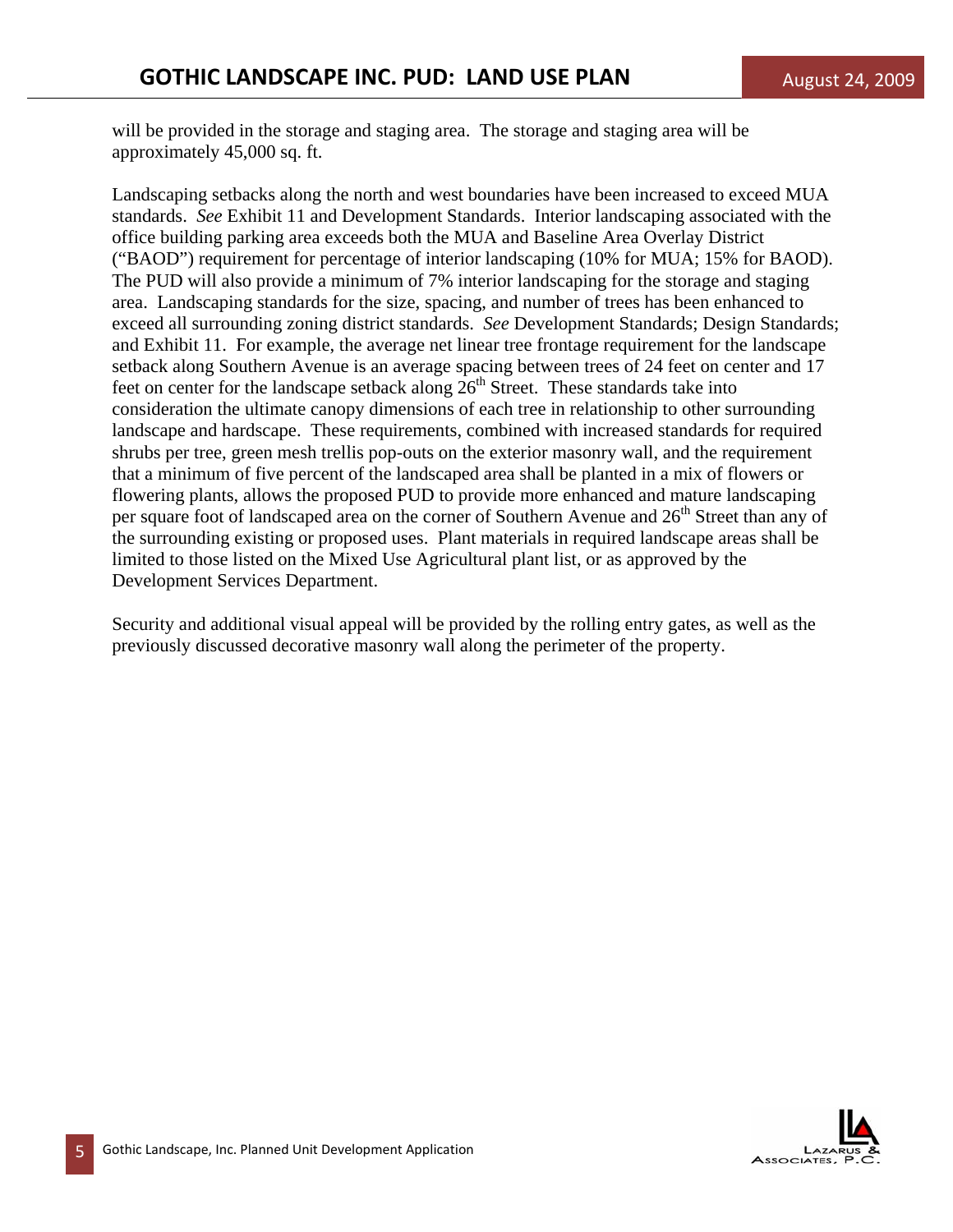## **C. SITE CONDITIONS AND LOCATION**

#### 1. Acreage

The site, located at the southeast corner of Southern Avenue and  $26<sup>th</sup>$  Street, is 2.75 gross acres in size.

2. Location in relation to major intersections or areas of regional significance

The property is situated approximately 1.5 miles from the I-10 freeway, and within one to two miles of several major street intersections, the Baseline Road Corridor and South Mountain Regional Park.

### 3. Topography and natural features

The topography is flat, lacking any unusual natural features, such as washes or an abundance of vegetation.

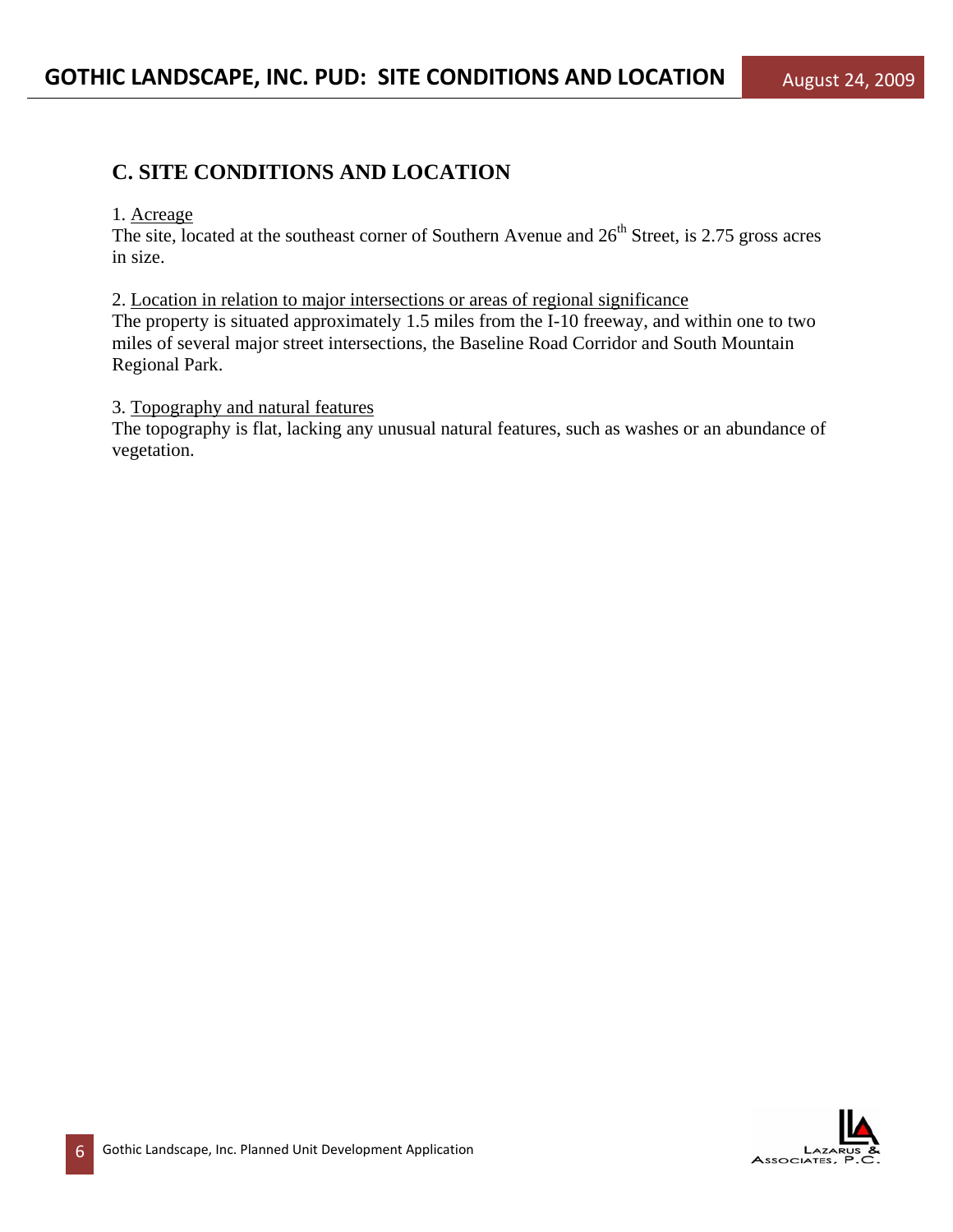## **D. GENERAL PLAN CONFORMANCE**

Approval of this proposed PUD would be consistent with the current General Plan designation of Mixed-Use Agriculture and the South Mountain Village character, and would support several goals and policies within the Phoenix General Plan. *See* Exhibit 7.

Conformance with Mixed-Use Agriculture Land Use Designation and Village Character The proposed use is compatible with the design and development requirements of the Mixed-Use Agriculture land use designation which preserves the character of agricultural areas while allowing appropriate development. As identified in the Land Use Element of the Phoenix General Plan, the character of the South Mountain Village includes among other things, a rural, agricultural, and equestrian lifestyle. The proposed use and development standards within this PUD promote the intended Village character.

### Conformance with Goals and Policies of the Phoenix General Plan

Approval of the PUD to allow for the establishment of this full-service landscaping business, expected to accommodate more than 160 employees, would support a number of goals and policies of the Phoenix General Plan, including:

*Land Use Element, Policy #6 of the Land Use Element, GOAL 2: Employment and Population Balance: "Encourage a balance between basic and service employment within each village: approximately 50 percent basic employment and 50 percent service employment.*  Jobs provided by the proposed use fall within the category of basic employment.

*Land Use Element, Policy #9 of the Land Use Element, GOAL 2: Employment and Population Balance: "Promote development of jobs in the state enterprise zone and participate in state or federally funded programs such as enterprise communities, empowerment zones or new market initiatives that are available."* 

The subject property is located within the Phoenix Enterprise Zone illustrated on Figure 24 in the Plan.

*Land Use Element, Policy #11 of the Land Use Element, GOAL 2: Employment and Population Balance: "Promote the development of jobs in employment centers identified on the map below in addition to Village cores."* 

The subject property is located within the South Mountain Employment Center illustrated on the Figure titled "Employment Centers and Village Cores".

*Land Use Element, Policy #16 of the Land Use Element, GOAL 2: Employment and Population Balance: "Promote the goals and strategies of the Economic Development Plan for Phoenix, adopted by the City Council, that are designed to increase the number of businesses creating quality jobs in targeted clusters, improve the income of Phoenix residents, improve the quality of life and increase city tax revenues.* 

Approval of this PUD allows for the re-assignment of a portion of the workforce from Gothic's facility in Surprise to this site, thereby increasing the number of jobs and tax revenues for the City of Phoenix.

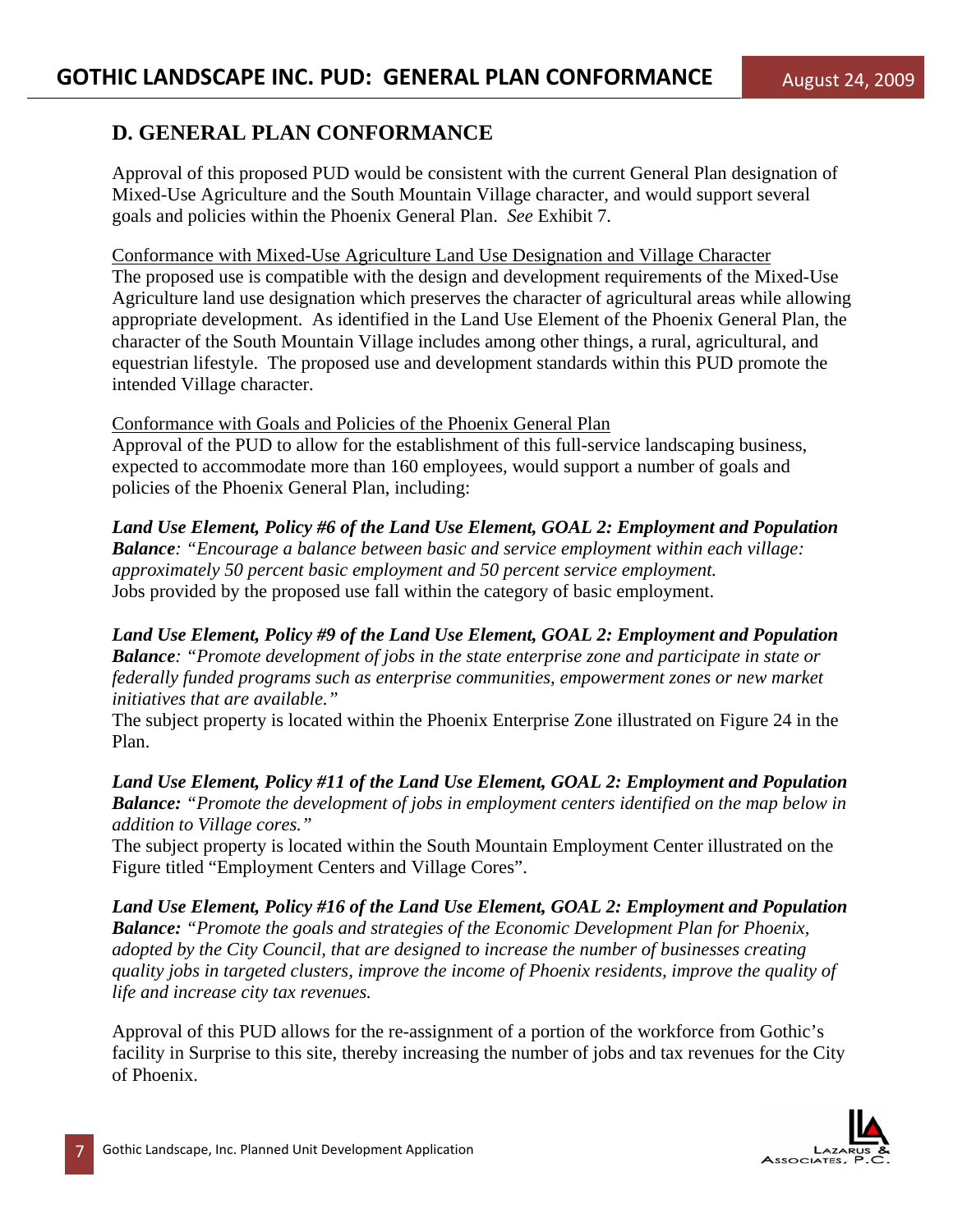# **E. ZONING AND LAND USE COMPATIBILITY**

## 1. Existing zoning on and adjacent to the site

The property's current zoning and that of the surrounding properties on the east, west and south is all S-2, within the Baseline Area Overlay District ("BAOD"). *See* Exhibit 5. Zoning on the north side of Southern Avenue, is R1-6 to the northeast and Industrial Park to the northwest. The subject property is identified on the Phoenix General Plan Map as MUA (mixed use agriculture). *See*  Exhibit 7. The proposed PUD will be in conformance with the requirements of the Baseline Area Overlay District (Section 651 of the Phoenix Zoning Ordinance). For example, the parking associated with the building/office use has been separated from the work vehicle and equipment storage and staging area. The site plan layout allows the proposed PUD to exceed the interior landscaping requirements of Section  $651(E)(2)(g)$  by providing a minimum of 16% interior landscaping. *See* Exhibit 11.

While not defined in the General Plan, the purpose and intent of the MUA is identified in the Zoning Ordinance: "*to help preserve the character of agricultural areas of Phoenix while allowing appropriate development, including compatible commercial uses, which will reflect and enhance that character."* In addition, the purpose of the BAOD is "*to encourage and protect the rural, agricultural character of the area while allowing development in accordance with the Baseline Area Master Plan.*"

The nature of this commercial use, a full-service landscaping company, and the agrarian architecture of the proposed building are compatible with and enhance the desired rural character of both the MUA and BAOD. The design guidelines and standards proposed for this PUD are compatible with the goals and policies for development in both the MUA and Baseline Area Overlay Districts, specifically pertaining to:

- Buildings (facades, materials and architectural details)
- Landscaping setbacks, standards, and interior landscaping requirements
- Landscaping (only those on MUA plant list)
- Lighting (low-level)
- Signage (no neon-tubed, pole or backlit awnings; only ground or wall mounted of appropriate materials)

## 2. Existing land uses and character on and adjacent to the site

For over thirteen years, the subject property has been use as a staging area for landscape equipment and crews receiving work assignments associated with Gothic's administrative offices. Existing improvements on the property include a couple of storage buildings, outside storage areas and parking areas, surrounded by chainlink fencing. *See* Exhibits 4 & 6. Surrounding uses accurately reflect the mixed-use agriculture character of the area, they include: many plant nurseries, single family residences and mobile homes with open storage, a charter school and vacant properties. The proposed site improvements, including a neighborhood scale, one-story masonry building or rural character and enhanced landscape setbacks, will blend in easily with the agrarian character of this area.

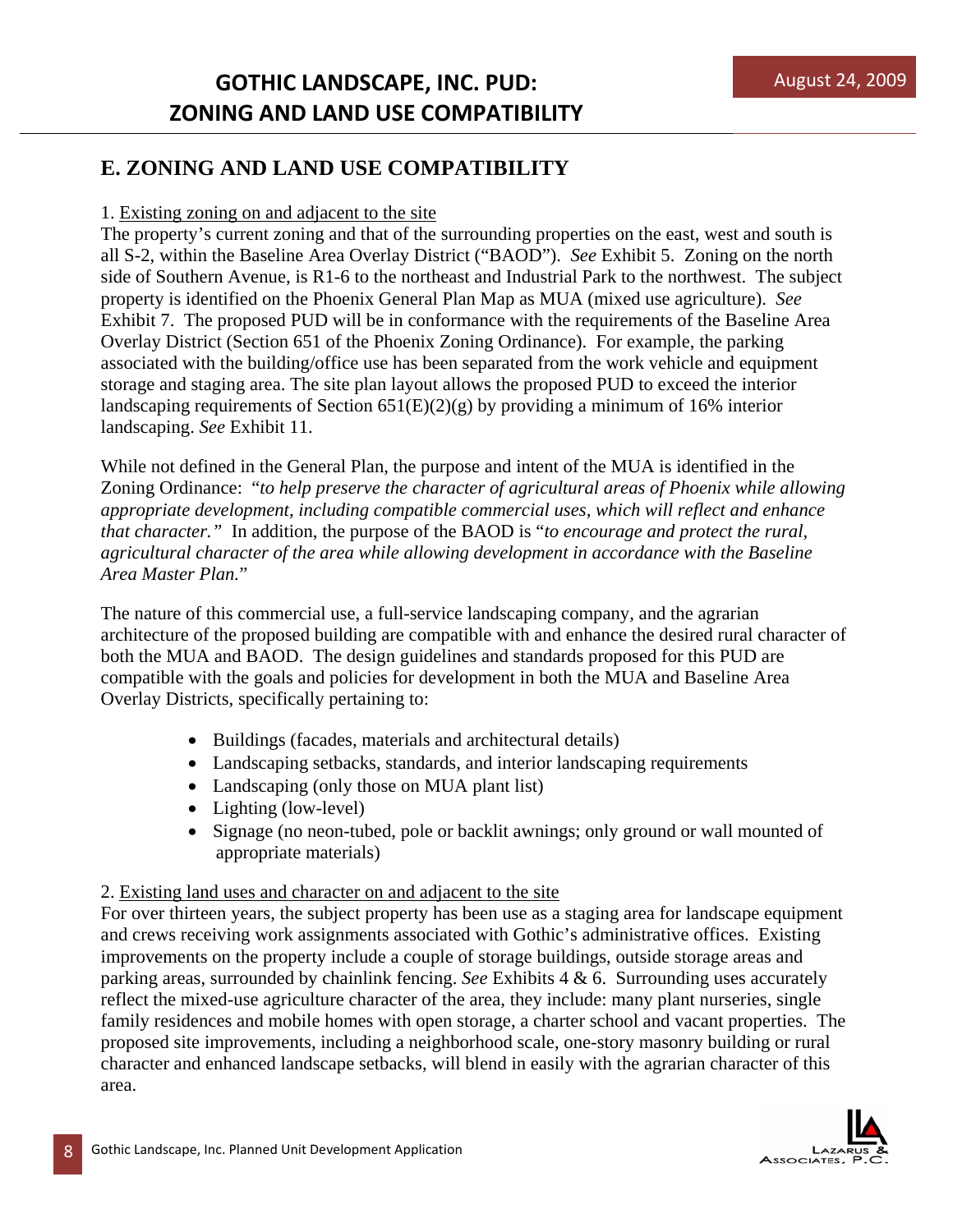## **F. LIST OF USES**

| <b>PUD District</b>                                                                                                                                                                                                                                                                                                                                                                                                                                                                                                                                                                                                                                                                                                       |
|---------------------------------------------------------------------------------------------------------------------------------------------------------------------------------------------------------------------------------------------------------------------------------------------------------------------------------------------------------------------------------------------------------------------------------------------------------------------------------------------------------------------------------------------------------------------------------------------------------------------------------------------------------------------------------------------------------------------------|
| <b>Permitted Primary Uses</b>                                                                                                                                                                                                                                                                                                                                                                                                                                                                                                                                                                                                                                                                                             |
| <b>1. Landscape Contractors Business</b>                                                                                                                                                                                                                                                                                                                                                                                                                                                                                                                                                                                                                                                                                  |
| (A "Landscape Contractors Business" is defined as a landscaping firm<br>specializing in project construction management, landscape and irrigation<br>construction, site irrigation and system design, grading and drainage/erosion<br>control, grounds and project landscape maintenance, and/or other related<br>landscaping specialties that operates its administrative functions, office,<br>landscaping crew staging, work vehicle and equipment staging,<br>indoor/outdoor storage needs, and/or other indoor/outdoor preparation<br>activities onsite. A Landscaping Contractors Business includes business<br>services but does not include onsite retail sales to customers.)                                    |
| 2. Offices for business services and professional, administrative, and<br>clerical use or sales services associated with a landscape contractors<br>business.                                                                                                                                                                                                                                                                                                                                                                                                                                                                                                                                                             |
| (approximately 1500 sq. ft. of 5000 sq. ft. office building)                                                                                                                                                                                                                                                                                                                                                                                                                                                                                                                                                                                                                                                              |
| 3. Indoor preparation and storage of irrigation systems, equipment and<br>machinery. No assembly of finished materials permitted.<br>(approximately 3500 sq. ft. of 5000 sq. ft. office building)                                                                                                                                                                                                                                                                                                                                                                                                                                                                                                                         |
| 4. Work vehicle and equipment storage and staging area.<br>("Vehicles" include various models of pick-up trucks and other work<br>vehicles, each not to exceed a gross vehicle weight of 26,000 pounds as<br>established by the manufacturer. "Equipment" includes landscaping<br>equipment and utility trailers, skidsteers, skiploaders, backhoes, trenchers,<br>and excavators, and other landscaping equipment of similar size and weight,<br>each not to exceed a gross vehicle weight of 25,000 pounds as established by<br>the manufacturer. Open storage shall be no higher than 8 feet plus one foot<br>in height for every three (3) feet of setback from a property line with a<br>maximum height of 15 feet.) |
| Use Permit Uses                                                                                                                                                                                                                                                                                                                                                                                                                                                                                                                                                                                                                                                                                                           |
| None                                                                                                                                                                                                                                                                                                                                                                                                                                                                                                                                                                                                                                                                                                                      |
| <b>Special Permit Uses</b>                                                                                                                                                                                                                                                                                                                                                                                                                                                                                                                                                                                                                                                                                                |
| None                                                                                                                                                                                                                                                                                                                                                                                                                                                                                                                                                                                                                                                                                                                      |
| <b>Accessory Uses</b>                                                                                                                                                                                                                                                                                                                                                                                                                                                                                                                                                                                                                                                                                                     |
| 1. Parking adjacent to office building for employees.                                                                                                                                                                                                                                                                                                                                                                                                                                                                                                                                                                                                                                                                     |
| 2. Outside Plant Material Storage (Not to exceed 900 sq. ft. of space; shall<br>be screened with chainlink fencing not exceeding 6ft in height surrounded                                                                                                                                                                                                                                                                                                                                                                                                                                                                                                                                                                 |
| by flowering plants so that storage is not visible from 26th Street.)                                                                                                                                                                                                                                                                                                                                                                                                                                                                                                                                                                                                                                                     |

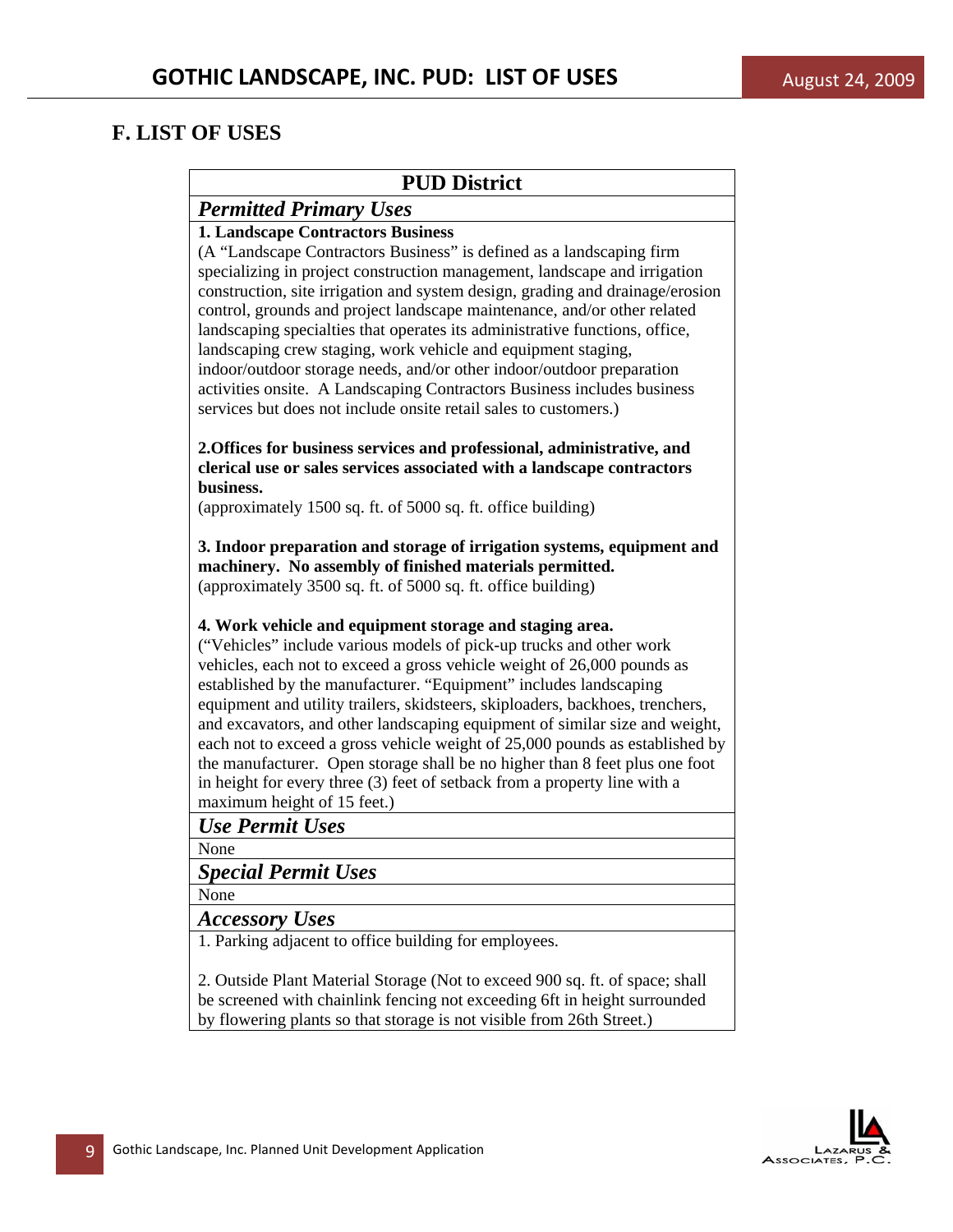|                                             | <b>PROPOSED PUD</b><br><b>STANDARDS</b>                          | <b>RATIONALE</b>                                                                                                                                                                          |
|---------------------------------------------|------------------------------------------------------------------|-------------------------------------------------------------------------------------------------------------------------------------------------------------------------------------------|
| <b>MAXIMUM BUILDING OR STRUCTURE HEIGHT</b> |                                                                  |                                                                                                                                                                                           |
| <b>Single Story Building</b>                | Maximum Height of 20 Feet                                        | This standard meets the Mixed Use<br>Agricultural District ("MUA")<br>requirements. The building will be<br>compatible with surrounding uses as<br>it shall not exceed 20 feet in height. |
|                                             | <b>BUILDING SETBACKS (EXCLUDING CANAL RIGHT-OF-WAY SETBACKS)</b> |                                                                                                                                                                                           |
| <b>Front Yard</b>                           |                                                                  |                                                                                                                                                                                           |
| Arterial/collector streets                  | Minimum Forty (40) feet                                          | This standard meets the MUA<br>requirements and is therefore<br>compatible with the surrounding<br>MUA zoning and uses.                                                                   |
| Local streets                               | Minimum Thirty (30) feet                                         | This standard meets the MUA<br>requirements and is therefore<br>compatible with the surrounding<br>MUA zoning and uses.                                                                   |
| <b>Side Yard</b>                            |                                                                  |                                                                                                                                                                                           |
| Interior                                    | Minimum Fifteen (15) feet                                        | This standard meets the MUA<br>requirements and is therefore<br>compatible with the surrounding<br>MUA zoning and uses.                                                                   |
| <b>Street</b>                               | Minimum Thirty (30) feet                                         | This standard <b>exceeds</b> the MUA<br>requirements and is therefore<br>compatible with the surrounding<br>MUA zoning and uses.                                                          |
| <b>Rear Yard</b>                            |                                                                  |                                                                                                                                                                                           |
| <b>REAR YARD</b>                            | Minimum Twenty (20) feet                                         | This standard meets the MUA<br>requirements and is therefore<br>compatible with the surrounding<br>MUA zoning and uses.                                                                   |

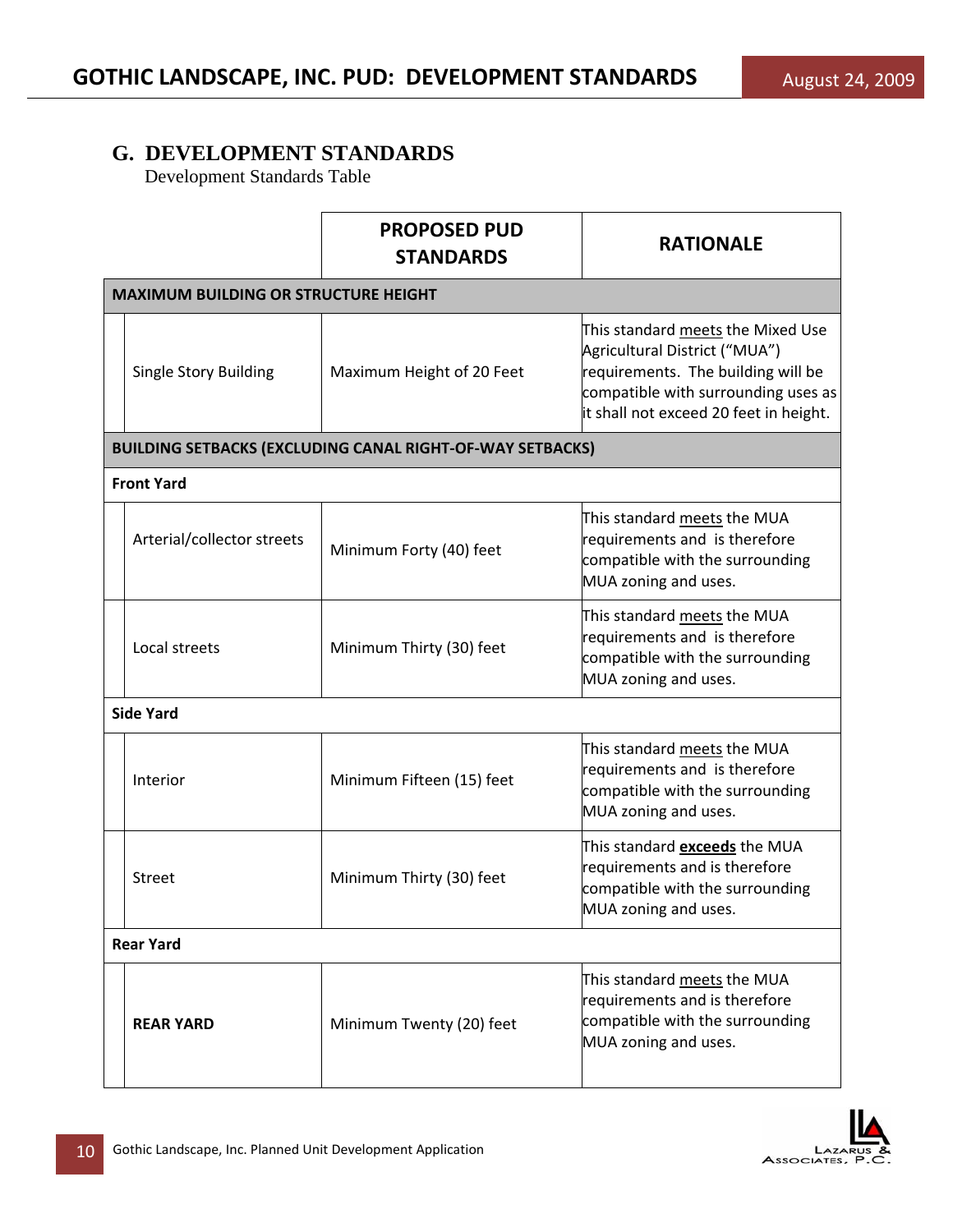| <b>LOT COVERAGE</b>                         |                                                                                                                                                                                                                                                              |                                                                                                                                                                                                                                                                                                                                                                    |  |
|---------------------------------------------|--------------------------------------------------------------------------------------------------------------------------------------------------------------------------------------------------------------------------------------------------------------|--------------------------------------------------------------------------------------------------------------------------------------------------------------------------------------------------------------------------------------------------------------------------------------------------------------------------------------------------------------------|--|
| <b>MAXIMUM LOT</b><br><b>COVERAGE</b>       | 10%                                                                                                                                                                                                                                                          | This standard <b>exceeds</b> the MUA lot<br>coverage standard and is therefore<br>compatible with the surrounding<br>MUA zoning and uses. Minimum lot<br>coverage allows for an increase in<br>the front and side yard landscape<br>setbacks and enhanced interior and<br>perimeter landscaping.                                                                   |  |
| <b>LANDSCAPE SETBACKS</b>                   |                                                                                                                                                                                                                                                              |                                                                                                                                                                                                                                                                                                                                                                    |  |
| <b>STREETSCAPE</b>                          |                                                                                                                                                                                                                                                              |                                                                                                                                                                                                                                                                                                                                                                    |  |
| <b>MINIMUM LANDSCAPE</b><br><b>SETBACKS</b> | 40' along Southern Avenue (front)<br>28' along 26 <sup>th</sup> Street (west side)<br>25' along Lynne Lane (rear)<br>10' (east side not facing street)                                                                                                       | This standard <b>exceeds</b> MUA<br>Landscape Setback Standards and is<br>therefore not only compatible with<br>the surrounding MUA zoning and<br>uses, but also increases the<br>screening of the interior use and<br>greatly contributes to the<br>streetscape at the corner of<br>Southern Avenue and 26 <sup>th</sup> Street.                                  |  |
| <b>PLANT TYPE</b>                           | PLANTING SIZE, QUANTITY, &<br><b>SPACING</b>                                                                                                                                                                                                                 |                                                                                                                                                                                                                                                                                                                                                                    |  |
| <b>Trees</b>                                | <b>Type and Size Requirements</b><br>Min. 2-inch caliper trees (50% of<br>required trees)<br>Min. Combination of 3-inch<br>caliper, and multi-trunk trees,<br>(25% of required trees)<br>Min. 4-inch caliper or multi-trunk<br>trees (25% of required trees) | Unlike typical, on-center<br>measurements, in order to maximize<br>the number of trees on site, the PUD<br>provides an average number of trees<br>per net linear foot of frontage<br>resulting in a landscaping plan that<br>exceeds the amount and intensity of<br>surrounding MUA landscaping.<br>These averages allow for an<br>abundance of trees, exceptional |  |
|                                             | <b>Average Net Linear Tree Frontage</b><br><b>Requirements</b>                                                                                                                                                                                               | screening from the interior use, and<br>the preservation of the canopies and                                                                                                                                                                                                                                                                                       |  |
|                                             | <b>Along Southern Avenue:</b>                                                                                                                                                                                                                                | health of adjacent trees. These                                                                                                                                                                                                                                                                                                                                    |  |
|                                             | An average spacing between trees<br>of 17 feet on center                                                                                                                                                                                                     | standards take into consideration<br>the ultimate canopy dimensions of<br>each tree in relationship to other                                                                                                                                                                                                                                                       |  |

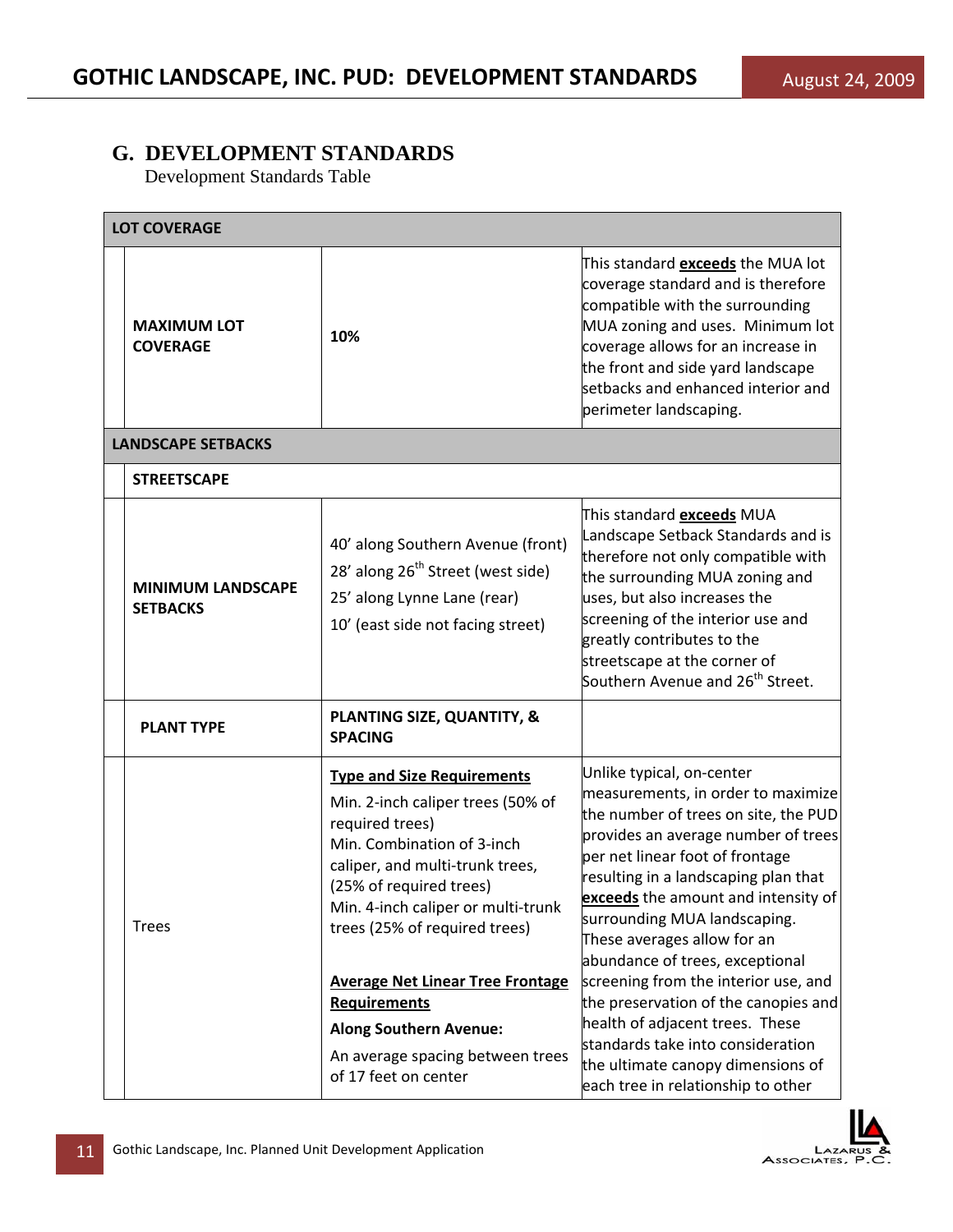|                                                                                                                         | Along 26 <sup>th</sup> Street:                                                                           | surrounding landscape and                                                                                                                                                                                                                                                                                                                                                                                                                                                           |
|-------------------------------------------------------------------------------------------------------------------------|----------------------------------------------------------------------------------------------------------|-------------------------------------------------------------------------------------------------------------------------------------------------------------------------------------------------------------------------------------------------------------------------------------------------------------------------------------------------------------------------------------------------------------------------------------------------------------------------------------|
|                                                                                                                         | An average spacing between trees<br>of 24 feet on center                                                 | hardscape. These standards not<br>only result in enhanced landscaping,<br>but also the general beautification of                                                                                                                                                                                                                                                                                                                                                                    |
|                                                                                                                         | <b>Along Eastern Edge of Property:</b>                                                                   | the gateway to both existing and<br>proposed residential and                                                                                                                                                                                                                                                                                                                                                                                                                        |
|                                                                                                                         | An average spacing between trees<br>of 27 feet on center                                                 | commercial uses along 26 <sup>th</sup> Street,<br>south of Southern Avenue. (Note:<br>the landscaping plan utilizes the<br>"Cathedral" Oak Tree, the thematic<br>tree of the adjacent proposed<br>Waldrons Farm streetscape.)                                                                                                                                                                                                                                                       |
| Shrubs                                                                                                                  | Min. 6.5 shrubs per tree shrubs<br>per tree                                                              | This standard <b>exceeds</b> MUA<br>landscape setback standards and<br>enhances the streetscape along<br>Southern Avenue and 26 <sup>th</sup> Street.                                                                                                                                                                                                                                                                                                                               |
|                                                                                                                         | OFFICE BUILDING PARKING LOT AREA (Excludes Work Vehicle and Equipment Storage and Staging Area)          |                                                                                                                                                                                                                                                                                                                                                                                                                                                                                     |
| Interior surface area<br>(exclusive of perimeter<br>landscaping, all required<br>setbacks, and<br>storage/staging area) | <b>Area Standard</b><br>Min. Interior Landscaped Area for<br><b>Office Building Parking Area:</b><br>16% | The PUD's interior landscaping<br>requirements for the office building<br>parking area <b>exceed</b> both the MUA<br>and Baseline Area Overlay District<br>("BAOD") requirements. The<br>enhanced interior landscaping<br>provides both beatification of the<br>interior area and functional shading<br>for both the parking lot area and the<br>southern side/main entrance of the<br>proposed office building.<br><b>Calculation per Site Plan</b><br>Total Interior Surface Area |
|                                                                                                                         |                                                                                                          | dedicated to Office Building Parking<br>Lot:<br>Approximately 6581 Square Feet                                                                                                                                                                                                                                                                                                                                                                                                      |
|                                                                                                                         |                                                                                                          | <b>Interior Landscaping Provided:</b><br>1102 Square feet (16.7% of Interior<br>Surface Area)                                                                                                                                                                                                                                                                                                                                                                                       |

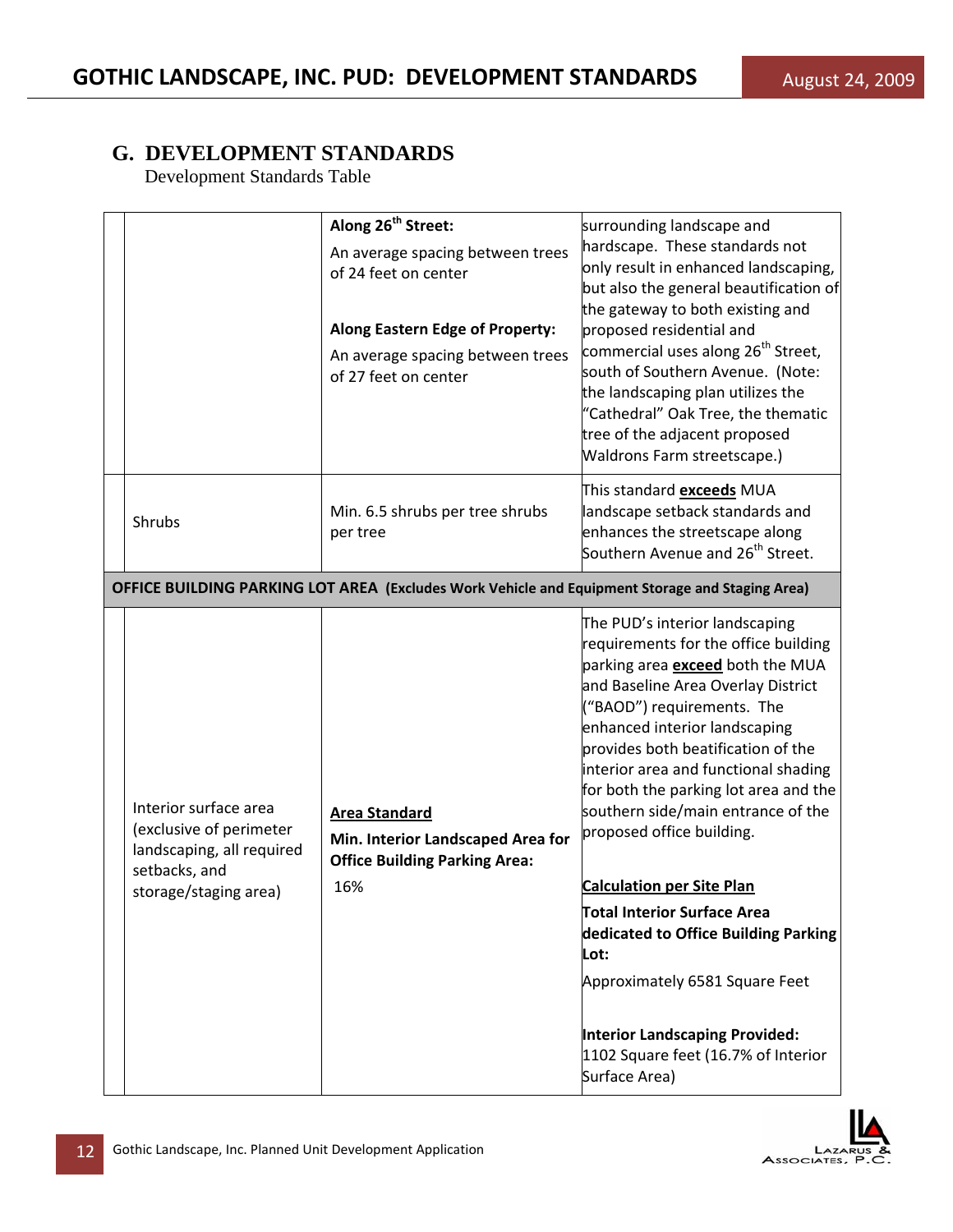|  | Landscaped planters                                                      | A minimum of one planter per<br>each row of office building parking                                               | Planters provided for each single<br>row of office parking provide for<br>additional shade and rural character<br>of the interior parking area.                                                                                                                                                                                                                                                                                                                                                        |
|--|--------------------------------------------------------------------------|-------------------------------------------------------------------------------------------------------------------|--------------------------------------------------------------------------------------------------------------------------------------------------------------------------------------------------------------------------------------------------------------------------------------------------------------------------------------------------------------------------------------------------------------------------------------------------------------------------------------------------------|
|  | Landscaped planters,<br>located at the end of a<br>single row of parking | Min. 180 sq. ft.                                                                                                  | This standard <b>exceeds</b> MUA<br>requirements. The office building<br>parking area includes three<br>landscape planters: (1) 185 sq. ft.;<br>(2) 225 sq. ft.; and (3) 587 sq. ft.<br>Each exceeding MUA requirements<br>and providing enhanced interior<br>landscaping. Additionally, an extra<br>78 sq. ft. area of landscaping is<br>provided near the main south<br>entrance to the building and 27 sq.<br>ft. of landscaping is provided on the<br>west side of the office parking<br>entrance. |
|  | <b>PLANT TYPE</b>                                                        | <b>PLANTING SIZE, QUANTITY, &amp;</b><br><b>SPACING</b>                                                           |                                                                                                                                                                                                                                                                                                                                                                                                                                                                                                        |
|  | <b>Trees</b>                                                             | Interior surface area landscaping<br>shall include a combination of 2"<br>Caliber trees; and multi-trunk<br>trees | This standard <b>exceeds</b> MUA<br>requirements. Landscape standards<br>requiring more mature trees provide                                                                                                                                                                                                                                                                                                                                                                                           |
|  |                                                                          | Min. 2-inch caliper (78% of<br>required trees)<br>Min. multi-trunk trees (22% of<br>required trees)               | for greater shade and greenscape of<br>interior parking areas.                                                                                                                                                                                                                                                                                                                                                                                                                                         |
|  | Shrubs                                                                   | Min. five (5) 5-gallon shrubs per<br>tree                                                                         | This standard meets MUA<br>requirements. Accompanying<br>shrubbery enhances the abundance<br>and density of required landscaping<br>in areas otherwise covered by<br>adjacent tree canopies.                                                                                                                                                                                                                                                                                                           |

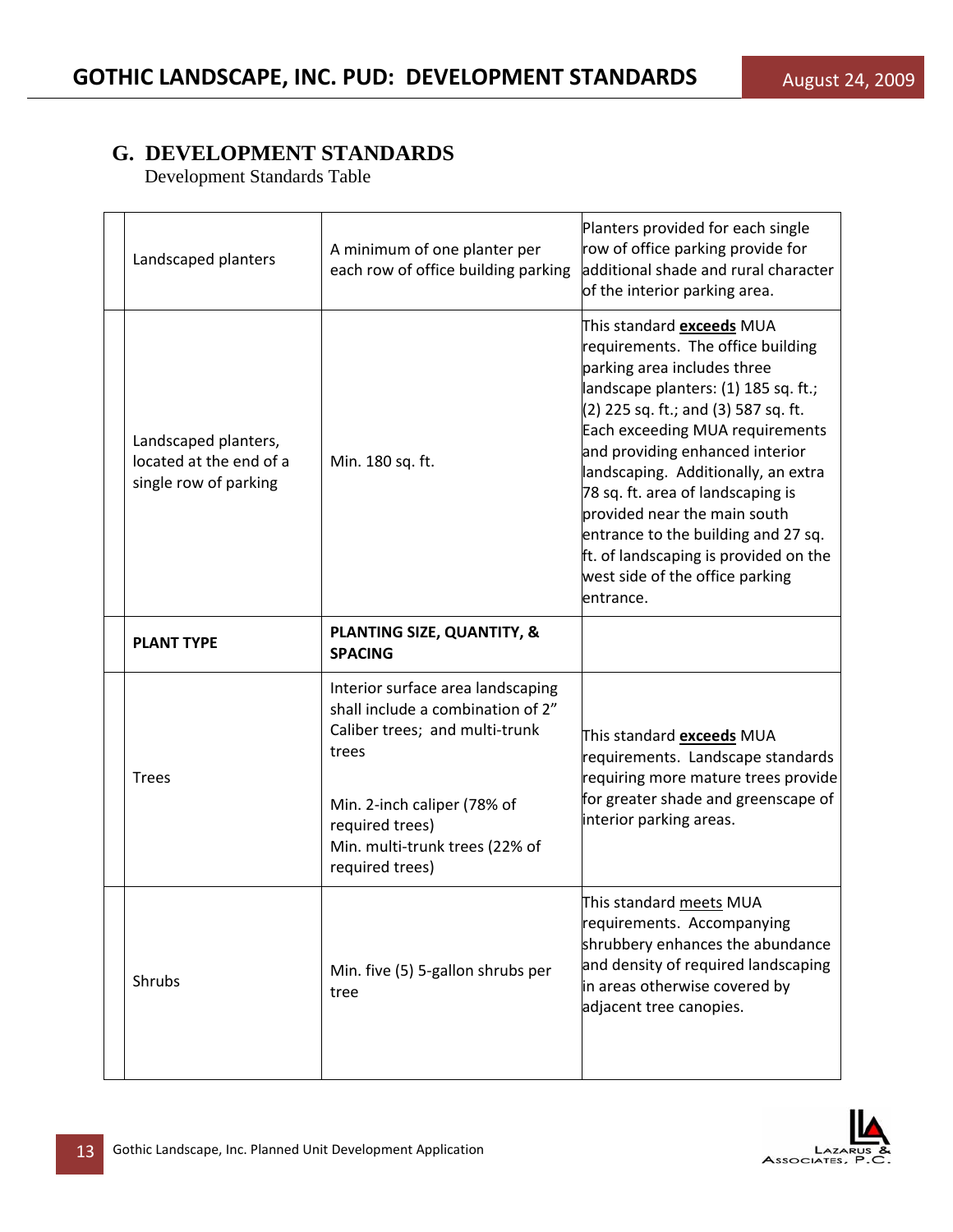| LANDSCAPING FOR PERIMETER PROPERTY LINES (NOT ADJACENT TO A STREET)                                                                             |                                                                                                                                                                                                                                                                          |                                                                                                                                                                                                                                                                                                                                                                                                                                                                                                                                      |
|-------------------------------------------------------------------------------------------------------------------------------------------------|--------------------------------------------------------------------------------------------------------------------------------------------------------------------------------------------------------------------------------------------------------------------------|--------------------------------------------------------------------------------------------------------------------------------------------------------------------------------------------------------------------------------------------------------------------------------------------------------------------------------------------------------------------------------------------------------------------------------------------------------------------------------------------------------------------------------------|
| Property lines not<br>adjacent to a street                                                                                                      | Min. 10-foot landscaped setback                                                                                                                                                                                                                                          | This standard <u>meets</u> MUA<br>requirements for the eastern<br>landscape setback and provides<br>additional interior landscaping<br>adjacent to the building and both<br>the storage/staging area and office<br>parking area.                                                                                                                                                                                                                                                                                                     |
| <b>PLANT TYPE</b>                                                                                                                               | PLANTING SIZE, QUANTITY, &<br><b>SPACING</b>                                                                                                                                                                                                                             |                                                                                                                                                                                                                                                                                                                                                                                                                                                                                                                                      |
| <b>Trees</b>                                                                                                                                    | Min. 2-inch caliper (95% of<br>required trees)<br>Min. multi-trunk (5% of required<br>trees)                                                                                                                                                                             | This standard <b>exceeds</b> MUA<br>requirements and provides a larger<br>percentage of mature trees and<br>shading along the east side of the<br>building and both storage and office<br>parking areas.                                                                                                                                                                                                                                                                                                                             |
| Shrubs                                                                                                                                          | Min. five (5) 5-gallon shrubs per<br>tree                                                                                                                                                                                                                                | This standard meets MUA<br>requirements. Accompanying<br>shrubbery enhances the abundance<br>and density of required landscaping<br>in areas otherwise covered by<br>adjacent tree canopies.                                                                                                                                                                                                                                                                                                                                         |
| <b>ADJACENT TO A BUILDING</b>                                                                                                                   |                                                                                                                                                                                                                                                                          |                                                                                                                                                                                                                                                                                                                                                                                                                                                                                                                                      |
| <b>Building facades within</b><br>100' of the public right-<br>of-way or adjacent to<br>public entries to the<br>building (excluding<br>alleys) | Min. 65% of the total exterior<br>building wall length shall be<br>treated with either a landscaped<br>planter a min. five (5) feet in width<br>or an arcade or equivalent<br>feature. (This standard includes<br>landscaping within the provided<br>landscape setbacks) | This standard <b>exceeds</b> the MUA<br>requirements for percentage of total<br>exterior wall length to be treated<br>with landscaping. By increasing this<br>standard, the landscape setbacks<br>also serve to screen the building and<br>lsoften the character of the<br>development in a manner that<br>reflects an agrarian environment.<br>The proposed PUD will provide<br>approximately 217'-2" of<br>landscaping adjacent to the building<br>walls out of a total of 312'-4" of total<br>exterior wall length, including the |

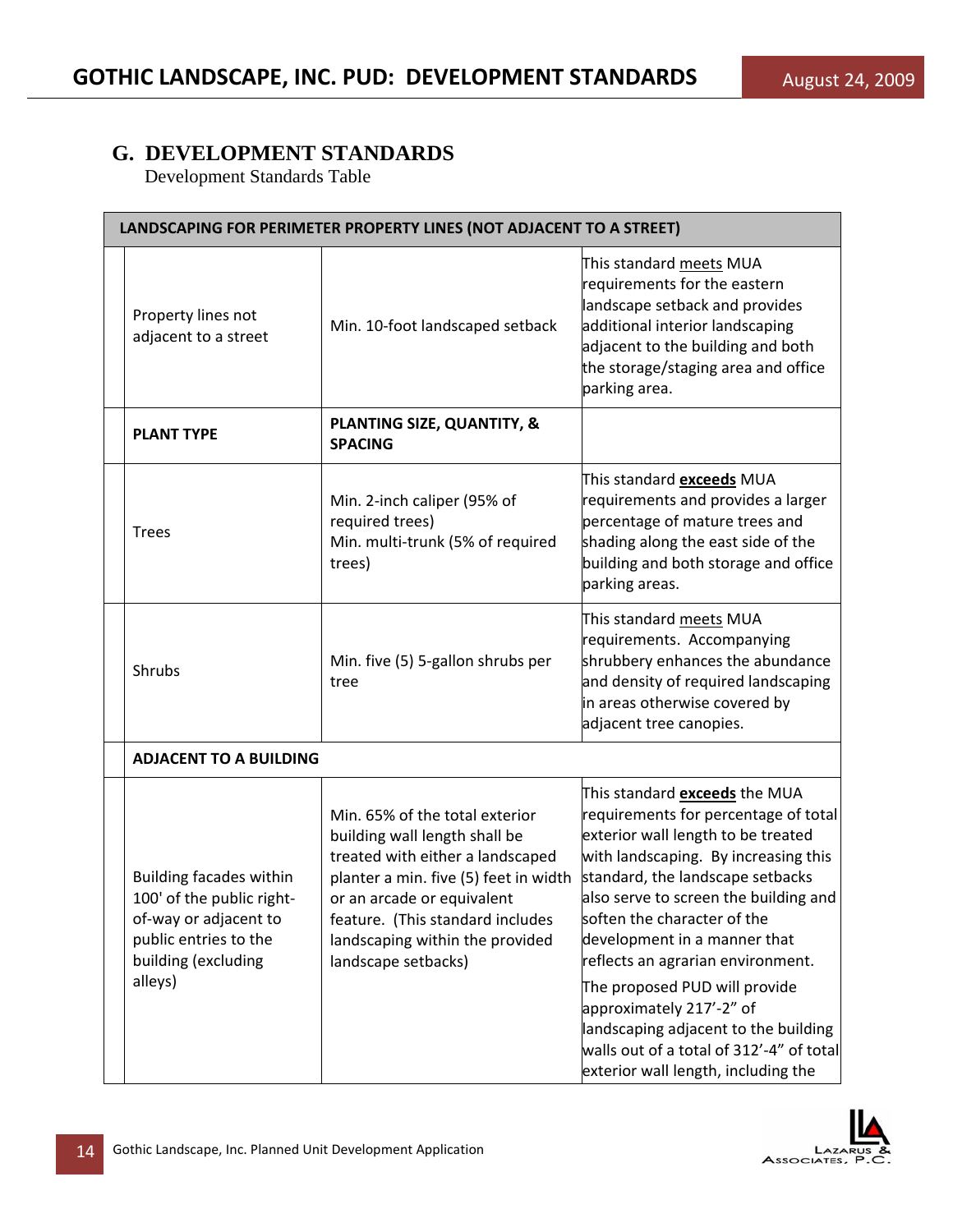|                   |                                                                                                                                                                                                                                                                                                                                                                                                                                                                                                                                                                                                                                                                                                     | public right-of-way.<br>N (104'-8")<br>$E(51'-0'')$<br>$S(105'-8'')$<br>$W(51'-0'')$               | east and south sides of the building<br>which are not within 100 feet of the<br><b>Building Wall Length Approx. Landscaping</b><br><b>Required/Provided</b><br>$26' - 2''$<br>$104' - 8''$<br>$12' - 9''$<br>$51' - 0''$<br>$26' - 5''$<br>$20' - 6''$<br>$12' - 9''$<br>$41' - 0''$ |
|-------------------|-----------------------------------------------------------------------------------------------------------------------------------------------------------------------------------------------------------------------------------------------------------------------------------------------------------------------------------------------------------------------------------------------------------------------------------------------------------------------------------------------------------------------------------------------------------------------------------------------------------------------------------------------------------------------------------------------------|----------------------------------------------------------------------------------------------------|--------------------------------------------------------------------------------------------------------------------------------------------------------------------------------------------------------------------------------------------------------------------------------------|
| <b>PLANT TYPE</b> | PLANTING SIZE, QUANTITY, &<br><b>SPACING</b>                                                                                                                                                                                                                                                                                                                                                                                                                                                                                                                                                                                                                                                        | Totals:                                                                                            | $78' - 1''$<br>$217' - 2''$                                                                                                                                                                                                                                                          |
| <b>Trees</b>      | <b>Type and Size Requirements</b><br>Min. 2-inch caliper trees(50% of<br>required trees)<br>Min. Combination of 3-inch<br>caliper, and multi-trunk trees (25%<br>of required trees)<br>Min. 4-inch caliper or multi-trunk<br>trees (25% of required trees)<br><b>Average Net Linear Tree Frontage</b><br><b>Requirements</b><br><b>Adjacent to the Building Along</b><br><b>Southern Avenue:</b><br>An average spacing between trees<br>of 17 feet on center<br><b>Adjacent to the Building Along</b><br>26 <sup>th</sup> Street:<br>An average spacing between trees<br>of 24 feet on center<br><b>Along Eastern Edge of Property:</b><br>An average spacing between trees<br>of 27 feet on center | This standard <b>exceeds</b> the MUA<br>shading from trees along the<br>exterior of the building.  | requirements and ensures adequate                                                                                                                                                                                                                                                    |
| Shrubs            | Min. 6.5 five-gallon shrubs per<br>tree                                                                                                                                                                                                                                                                                                                                                                                                                                                                                                                                                                                                                                                             | This standard <b>exceeds</b> the MUA<br>requirements and provides<br>enhanced shrubbery within the |                                                                                                                                                                                                                                                                                      |

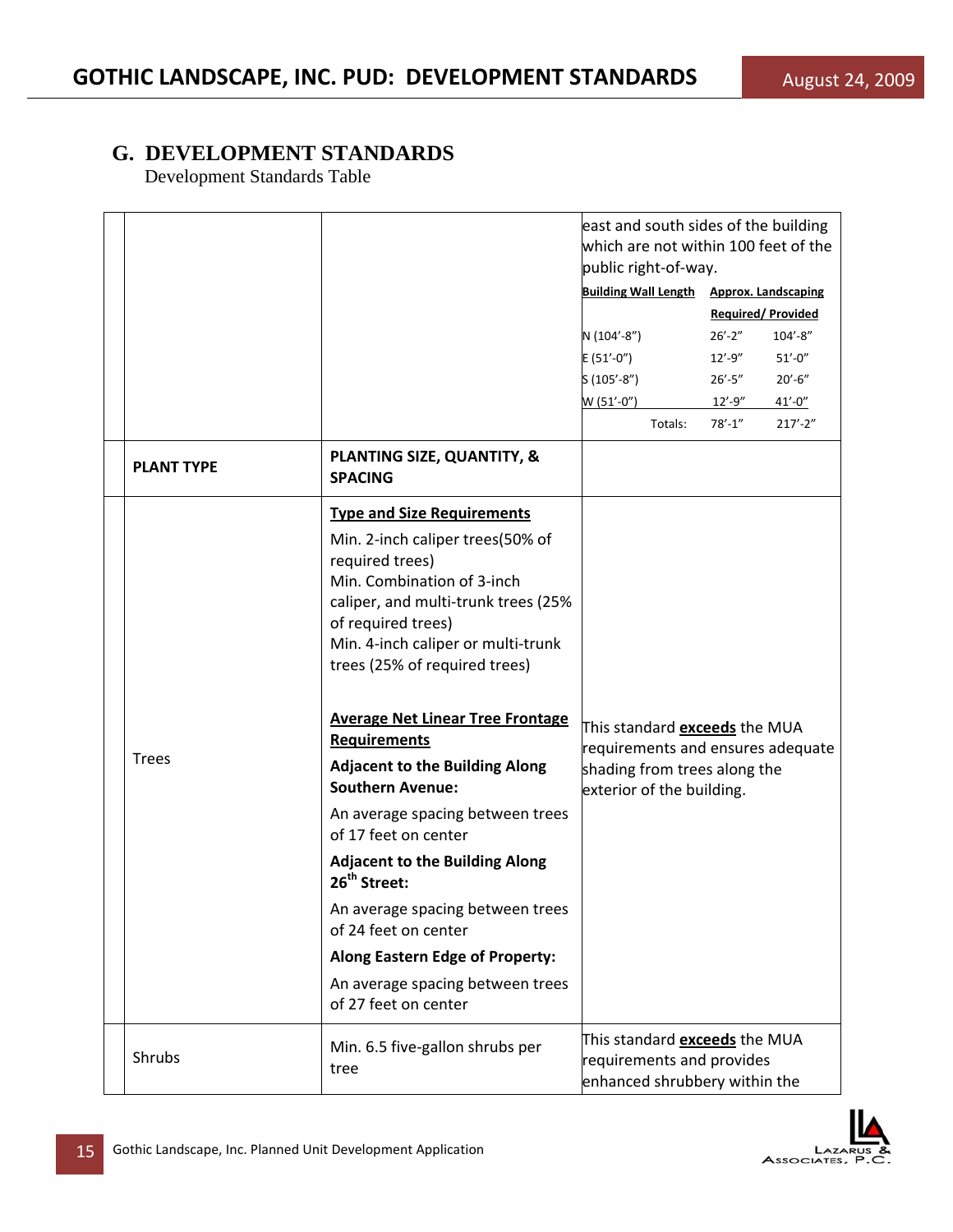|                                                                                                |                                                                                                                                                                                                                                                                                                                                                                                                                                                                                                                                                                                                                                                                                                                                                                                                                                                                                                                                                                                                                                                                                               | perimeter landscape setbacks<br>adjacent to the building.                                                                                                                                                                     |
|------------------------------------------------------------------------------------------------|-----------------------------------------------------------------------------------------------------------------------------------------------------------------------------------------------------------------------------------------------------------------------------------------------------------------------------------------------------------------------------------------------------------------------------------------------------------------------------------------------------------------------------------------------------------------------------------------------------------------------------------------------------------------------------------------------------------------------------------------------------------------------------------------------------------------------------------------------------------------------------------------------------------------------------------------------------------------------------------------------------------------------------------------------------------------------------------------------|-------------------------------------------------------------------------------------------------------------------------------------------------------------------------------------------------------------------------------|
|                                                                                                | WORK VEHICLE AND EQUIPMENT STORAGE AND STAGING AREA (Excludes Office Building Parking Area)                                                                                                                                                                                                                                                                                                                                                                                                                                                                                                                                                                                                                                                                                                                                                                                                                                                                                                                                                                                                   |                                                                                                                                                                                                                               |
| Storage and Staging Area                                                                       | Approximately 45,122 sq. ft. of the<br>southern portion of the site (not<br>to exceed 55% of the total 2.75<br>gross acre parcel) shall be used for<br>a work vehicle and equipment<br>storage and staging area. Vehicles<br>and equipment will be stored and<br>secured overnight and used on a<br>daily basis for staging activities<br>prior to sending crews out to job<br>sites. No dead vehicle storage is<br>permitted.<br>"Vehicles" include various models<br>of pick-up trucks and other work<br>vehicles, each not to exceed a<br>gross vehicle weight of 26,000<br>pounds as established by the<br>manufacturer. "Equipment"<br>includes equipment and utility<br>trailers, skidsteers, skiploaders,<br>backhoes, trenchers, and<br>excavators, and other equipment<br>of similar size and weight, each<br>not to exceed a gross vehicle<br>weight of 25,000 pounds as<br>established by the manufacturer.<br>Open storage shall be no higher<br>than 8 feet plus one foot in height<br>for every 3 feet of setback from a<br>property line with a maximum<br>height of 15 feet.) | This definition of the PUD's storage<br>and staging use clarifies that this<br>area will not be used for long term<br>vehicle storage or dead vehicle<br>storage.                                                             |
| Interior surface area<br>(exclusive of perimeter<br>landscaping and all<br>required setbacks.) | <b>Area Standard</b><br>Min. Interior Landscaped Area for<br><b>Vehicle Storage and Staging Area:</b><br>7%                                                                                                                                                                                                                                                                                                                                                                                                                                                                                                                                                                                                                                                                                                                                                                                                                                                                                                                                                                                   | This PUD standard <b>exceeds</b> the MUA<br>requirements, because neither the<br>MUA nor the BAOD require a<br>minimum percentage of interior<br>landscaping for a vehicle storage<br>area. This PUD therefore <b>exceeds</b> |

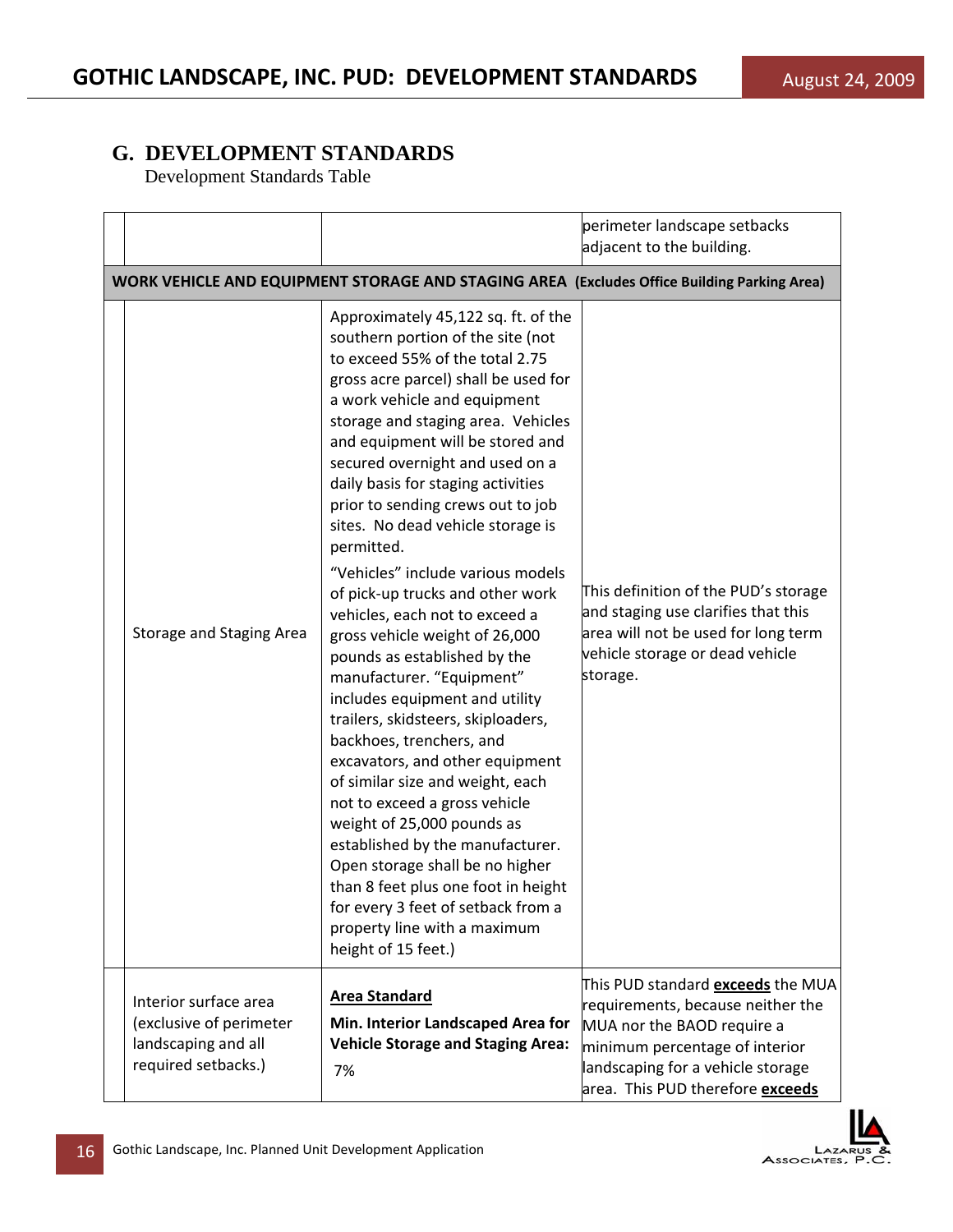|                                                            |                                                                                                                                  | comparable standards and provides<br>enhanced interior landscaping<br>throughout the storage and staging<br>area resulting in both beatification<br>and functional shading.<br><b>Calculation per Site Plan</b><br>Total Interior Surface Area<br>dedicated to Storage and Staging<br>Area:<br>Approx. 45,122 Square Feet, not to<br>exceed 55% of the total 2.75 gross<br>acre parcel<br><b>Interior Landscaping Provided:</b><br>Approx. 3410 Square feet (7.7% of<br>Interior Surface Area)                                                                                       |
|------------------------------------------------------------|----------------------------------------------------------------------------------------------------------------------------------|--------------------------------------------------------------------------------------------------------------------------------------------------------------------------------------------------------------------------------------------------------------------------------------------------------------------------------------------------------------------------------------------------------------------------------------------------------------------------------------------------------------------------------------------------------------------------------------|
| Landscaped planters,<br>interior double rows of<br>parking | The PUD shall provide a minimum<br>of one 1000 square foot planter<br>between each of the two interior<br>double rows of parking | This PUD standard <b>exceeds</b> the MUA<br>requirements, because there is no<br>comparable MUA requirement for<br>storage/staging areas. Large planters<br>provide a natural green division<br>between double rows of parking<br>while providing substantial shading<br>to parking areas.<br>The current landscape plan<br>anticipates two landscape planters<br>dividing each of the two interior<br>double rows of parking - one<br>measuring 1251 sq. ft. and the<br>second measuring 1169 sq. ft., each<br>of which exceed the PUD 1000 sq. ft.<br>planter minimum requirement. |
| <b>PLANT TYPE</b>                                          | PLANTING SIZE, QUANTITY, &<br><b>SPACING</b>                                                                                     |                                                                                                                                                                                                                                                                                                                                                                                                                                                                                                                                                                                      |
| <b>Trees</b>                                               | Interior surface area landscaping<br>shall include a combination of 2"<br>Caliber trees; and multi-trunk<br>trees                | This PUD standard <b>exceeds</b> the<br>MUA, because there is no<br>comparable MUA requirement for<br>storage/staging areas. Enhanced                                                                                                                                                                                                                                                                                                                                                                                                                                                |

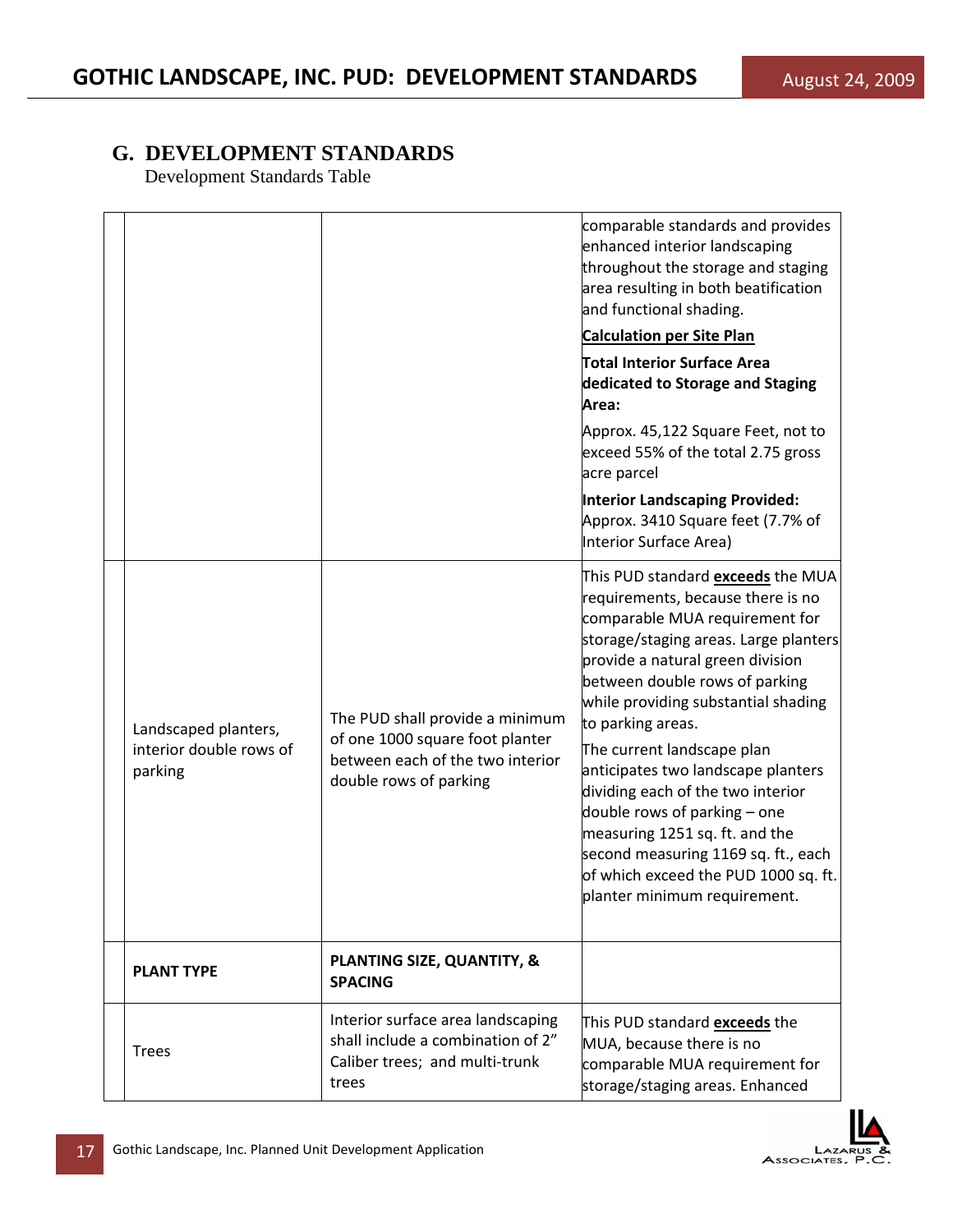|                                                 | Min. 2-inch caliper (78% of<br>required trees)<br>Min. multi-trunk trees (22% of<br>required trees)                                                                                                                                                                                                                                                                                                                                                                                                                                                                                                                                                                                                                                                                                               | interior landscaping provides both<br>shade for stored vehicles and<br>shading of the asphalt vehicle<br>storage area.                                                                                                                                                                                                                                                                                                                                              |
|-------------------------------------------------|---------------------------------------------------------------------------------------------------------------------------------------------------------------------------------------------------------------------------------------------------------------------------------------------------------------------------------------------------------------------------------------------------------------------------------------------------------------------------------------------------------------------------------------------------------------------------------------------------------------------------------------------------------------------------------------------------------------------------------------------------------------------------------------------------|---------------------------------------------------------------------------------------------------------------------------------------------------------------------------------------------------------------------------------------------------------------------------------------------------------------------------------------------------------------------------------------------------------------------------------------------------------------------|
| Shrubs                                          | Min. five (5) 5-gallon shrubs per<br>tree                                                                                                                                                                                                                                                                                                                                                                                                                                                                                                                                                                                                                                                                                                                                                         | This PUD standard <b>exceeds</b> the MUA<br>requirements, because there is no<br>comparable MUA requirement for<br>storage/staging areas.<br>Accompanying shrubbery enhances<br>the abundance and density of<br>required landscaping in areas<br>otherwise covered by adjacent tree<br>canopies.                                                                                                                                                                    |
|                                                 | <b>OUTSIDE STORAGE FOR PLANT MATERIAL SCREENING REQUIREMENTS</b>                                                                                                                                                                                                                                                                                                                                                                                                                                                                                                                                                                                                                                                                                                                                  |                                                                                                                                                                                                                                                                                                                                                                                                                                                                     |
| <b>OUTDOOR PLANT</b><br><b>MATERIAL STORAGE</b> | <b>Storage Material</b><br>The storage area located on the<br>southeast corner of the property<br>shall not exceed 900 sq. ft. and<br>will be used for overage storage of<br>plant materials that come back to<br>the site from completed jobs.<br><b>Screening/Security Standards</b><br>The PUD shall provide a chain-link<br>fence around the storage area, not<br>to exceed 6 feet in height that<br>shall not be visible from the street.<br>From the perspective of the gate<br>entrance located at the southwest<br>corner of the site, the fence shall<br>be screened by Bougainvillea, or<br>plants of similar screening and<br>flowering ability, planted along the<br>western side of the chain link<br>fence. The chain-link fence shall<br>be pad-locked for additional<br>security. | This single-use district requires a<br>small amount of temporary plant<br>material storage. There will be no<br>high-volume plant storage at this<br>location because project orders are<br>delivered directly to job sites.<br>The fence and screening are<br>necessary to provide security for<br>these materials. The additional<br>screening through flowering<br>Bougainvillea plants will enhance the<br>interior landscaping of the proposed<br>development. |

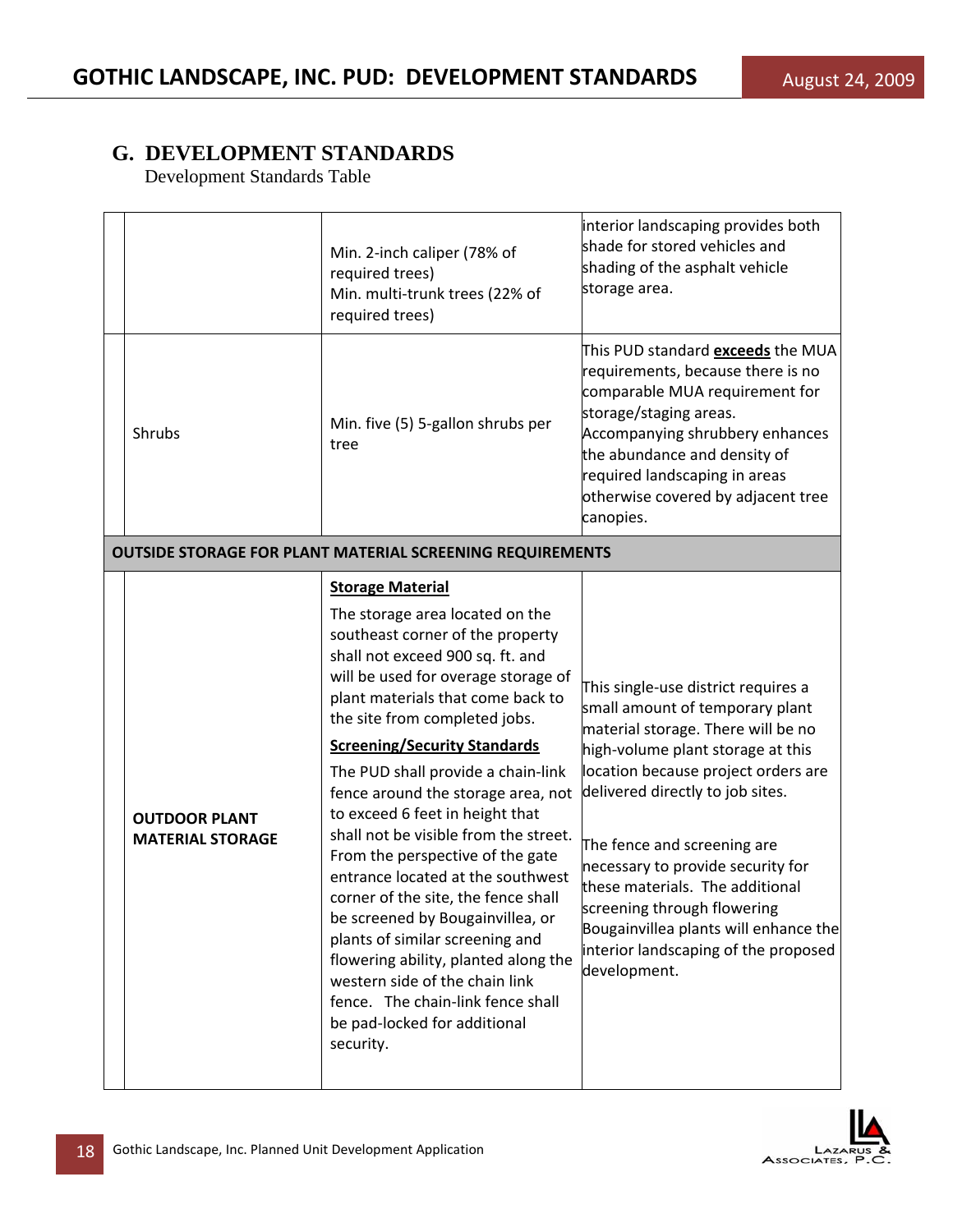| <b>OFFICE BUILDING PARKING</b>                                            |                                                                                                                                                                                                                                                                                                                                                                                                                                                                       |                                                                                                                                                                                                                                                                                                                                                                                                                                                        |  |
|---------------------------------------------------------------------------|-----------------------------------------------------------------------------------------------------------------------------------------------------------------------------------------------------------------------------------------------------------------------------------------------------------------------------------------------------------------------------------------------------------------------------------------------------------------------|--------------------------------------------------------------------------------------------------------------------------------------------------------------------------------------------------------------------------------------------------------------------------------------------------------------------------------------------------------------------------------------------------------------------------------------------------------|--|
| <b>PARKING STANDARD</b>                                                   | The PUD shall provide 1 space per<br>every 300 square feet of office<br>floor area.<br>The PUD shall provide 1 space per<br>every 1000 square feet of indoor<br>storage area.                                                                                                                                                                                                                                                                                         | The site plan provides more than the<br>required number of parking spaces<br>associated with the office use. Only<br>5 spaces are required for<br>approximately 1500 square feet of<br>office space and only 4 spaces are<br>required for approximately 3500<br>square feet of storage space. While<br>the proposed development requires<br>only 9 total spaces, the site plan<br>provides 16 spaces, including a<br>single required accessible space. |  |
|                                                                           | WORK VEHICLE AND EQUIPMENT STORAGE AND STAGING AREA                                                                                                                                                                                                                                                                                                                                                                                                                   |                                                                                                                                                                                                                                                                                                                                                                                                                                                        |  |
| <b>VECHICLE AND</b><br><b>EQUIPMENT STORAGE</b><br><b>SPACES STANDARD</b> | The PUD shall provide a maximum<br>of 90 single parking spaces within<br>the work vehicle and equipment<br>storage and staging area. This<br>maximum includes all single<br>spaces, including spaces allotted<br>within the site plan for double-<br>space parking of truck and trailer<br>combinations.                                                                                                                                                              | The PUD district requires the ability<br>to store truck and trailers for staging<br>and distribution to job sites. The<br>proposed site plan allows this use to<br>be discrete and screened from the<br>view of the surrounding<br>neighborhood and adjacent uses.                                                                                                                                                                                     |  |
| <b>AMENITIES</b>                                                          |                                                                                                                                                                                                                                                                                                                                                                                                                                                                       |                                                                                                                                                                                                                                                                                                                                                                                                                                                        |  |
| <b>ENHANCED</b><br><b>LANDSCAPING</b>                                     | The PUD provides enhanced<br>landscaping standards that exceed<br>the requirements of all<br>surrounding zoning districts,<br>including increased landscape<br>setbacks; increased size, improved<br>spacing/density of trees and<br>shrubs; specific net linear average<br>tree spacing requirements;<br>functional screening of the<br>building and interior use; and<br>enhanced shading of the<br>surrounding walkways, parking<br>areas, and building exteriors. | Enhanced landscaping standards are<br>appropriate for a property acting as<br>a gateway to both residential and<br>commercial uses along 26 <sup>th</sup> Street.<br>The abundant and green streetscape<br>also serves to provide screening of<br>the building and the interior use.<br>The enhanced landscaping provides<br>shade and softens the look of the<br>development to create a more<br>natural environment.                                 |  |

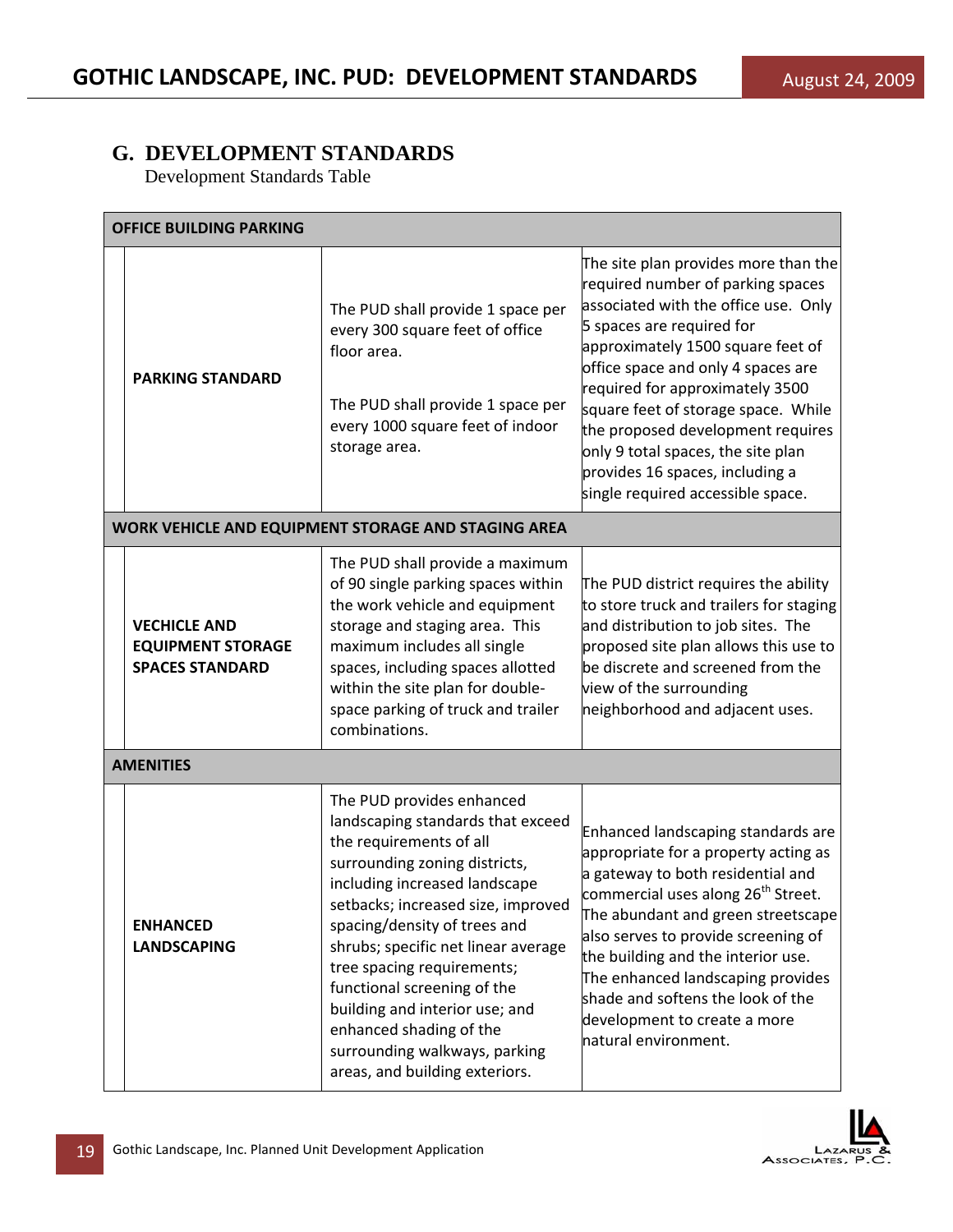| <b>WALKWAYS</b>                                  | The PUD shall provide shaded five<br>(5) foot wide public<br>walkways/sidewalks between the<br>building and the perimeter streets<br>along both Southern Avenue and<br>26 <sup>th</sup> Street. The walkways shall be<br>of contrasting materials such as<br>brick or concrete pavers where the<br>walkway crosses a vehicular path.                                                                                                                                                                  | Shaded walkways promote a<br>pedestrian-friendly environment<br>adjacent to both residential and<br>commercial development.<br>Walkways of contrasting materials<br>will promote safety and convenience<br>while improving the function of the<br>parking area. |  |  |  |  |
|--------------------------------------------------|-------------------------------------------------------------------------------------------------------------------------------------------------------------------------------------------------------------------------------------------------------------------------------------------------------------------------------------------------------------------------------------------------------------------------------------------------------------------------------------------------------|-----------------------------------------------------------------------------------------------------------------------------------------------------------------------------------------------------------------------------------------------------------------|--|--|--|--|
| <b>BICYCLE PARKING AREA</b>                      | The PUD shall provide a minimum<br>of 5 bicycle racks adjacent to the<br>building.                                                                                                                                                                                                                                                                                                                                                                                                                    | Bicycle racks promote the use of<br>sustainable travel choices and<br>reduction in trip generation.                                                                                                                                                             |  |  |  |  |
| <b>BREAK/EATING AREA</b>                         | The PUD shall provide a minimum<br>of 240 square feet for an outdoor<br>employee break/lunch area<br>located in the north-west corner<br>of the building. The area shall<br>include an attached shade<br>structure, a picnic table, and a<br>seating bench for employee<br>relaxation during breaks.                                                                                                                                                                                                  | Break/Lunch areas promote onsite<br>meals and reduce trip generation.                                                                                                                                                                                           |  |  |  |  |
| <b>SHADE</b>                                     |                                                                                                                                                                                                                                                                                                                                                                                                                                                                                                       |                                                                                                                                                                                                                                                                 |  |  |  |  |
| <b>LANDSCAPING AND</b><br><b>BUILDING DESIGN</b> | The PUD shall provide a vast<br>amount of shade on the public<br>sidewalks surrounding the<br>property. Additionally, the<br>guidelines for the office building<br>place emphasis on horizontality<br>and agrarian design, both factors<br>that lead to adequate shading of<br>windows and entries, thus<br>minimizing mechanical cooling<br>requirements.<br>Building design shall include: a<br>6'-0" deep entry tower that<br>shades the entry into the office;<br>a shed roof that provides shade | Shade contributes to a<br>sustainable and energy efficient<br>building design; substantial<br>shading of parking lot and the<br>storage and staging area; and<br>pedestrian-friendly walkways<br>near both residential and<br>commercial development.           |  |  |  |  |

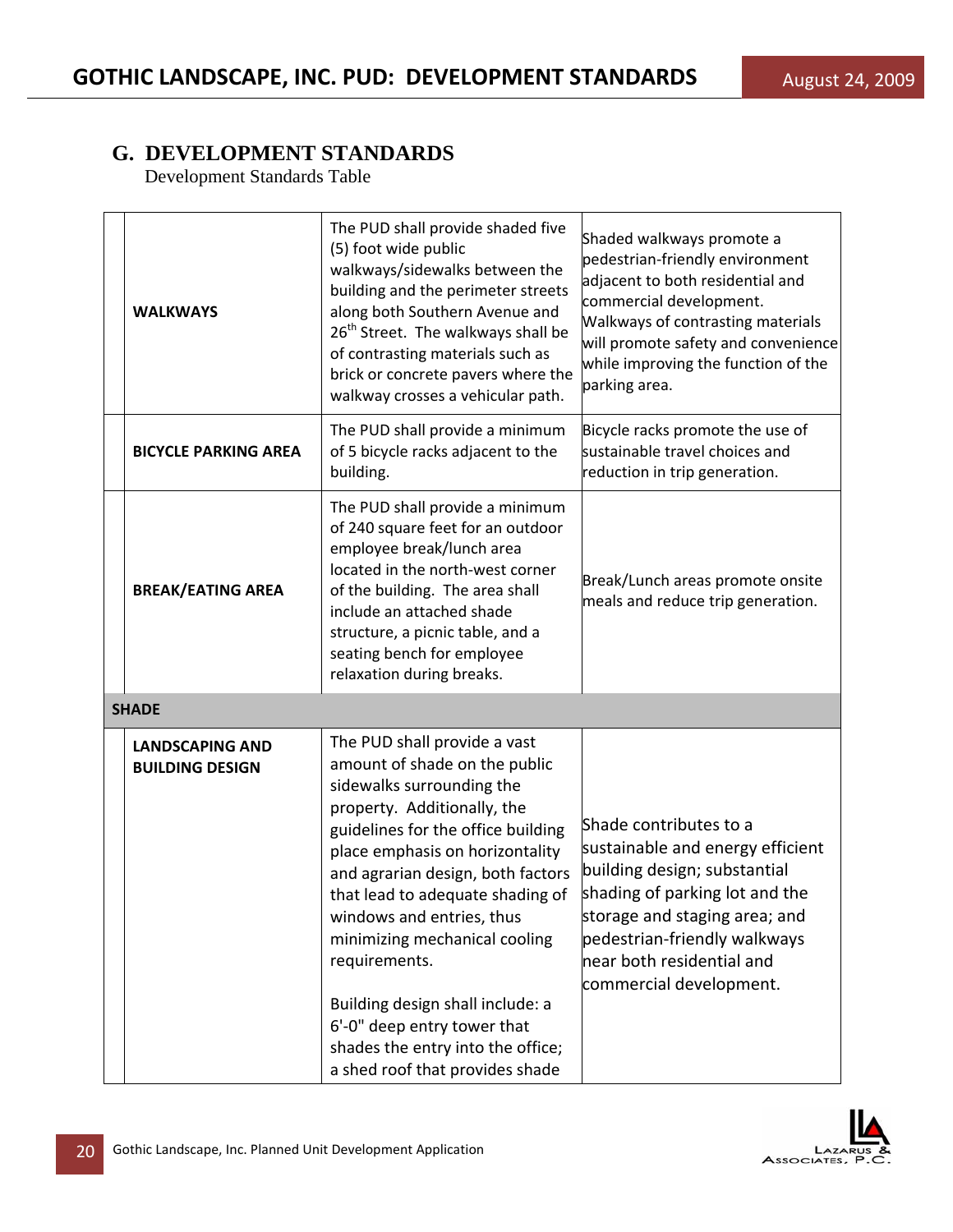| <b>LANDSCAPING AND</b><br><b>BUILDING DESIGN</b><br>(continued) | of two of the three windows on<br>the south elevation; a shed roof<br>on the west elevation that shall<br>provide shade over four of the<br>five windows. The shed roof<br>shall extend 4'-0" out from the<br>building with a 5/12 pitch roof.                                                                                                                                                                                                                                                                                                            |  |
|-----------------------------------------------------------------|-----------------------------------------------------------------------------------------------------------------------------------------------------------------------------------------------------------------------------------------------------------------------------------------------------------------------------------------------------------------------------------------------------------------------------------------------------------------------------------------------------------------------------------------------------------|--|
|                                                                 | The variety of trees planted<br>onsite shall have a mature height<br>ranging between 25 and 40 feet.                                                                                                                                                                                                                                                                                                                                                                                                                                                      |  |
|                                                                 | The building shall provide:<br>shading along the west and<br>south elevations combined,<br>including shading for the main<br>entry tower and the shed roof<br>canopies on the south elevation;<br>a 6'-0" deep entry tower that<br>shades the entry into the office;<br>a shed roof that provides shade<br>of two of the three windows on<br>the south elevation; a shed roof<br>on the west elevation that shall<br>provide shade over four of the<br>five windows. The shed roof<br>shall extend 4'-0" out from the<br>building with a 5/12 pitch roof. |  |
|                                                                 | Sidewalks along 26 <sup>th</sup> Street and<br>Southern Avenue shall be shaded<br>by trees within the enhanced<br>landscape setbacks. A minimum<br>of 50% of the exterior sidewalk<br>along 26 <sup>th</sup> Street and Southern<br>Avenue shall be shaded.                                                                                                                                                                                                                                                                                               |  |
|                                                                 | Any shade calculations shall be<br>measured at summer solstice at<br>12:00pm.                                                                                                                                                                                                                                                                                                                                                                                                                                                                             |  |

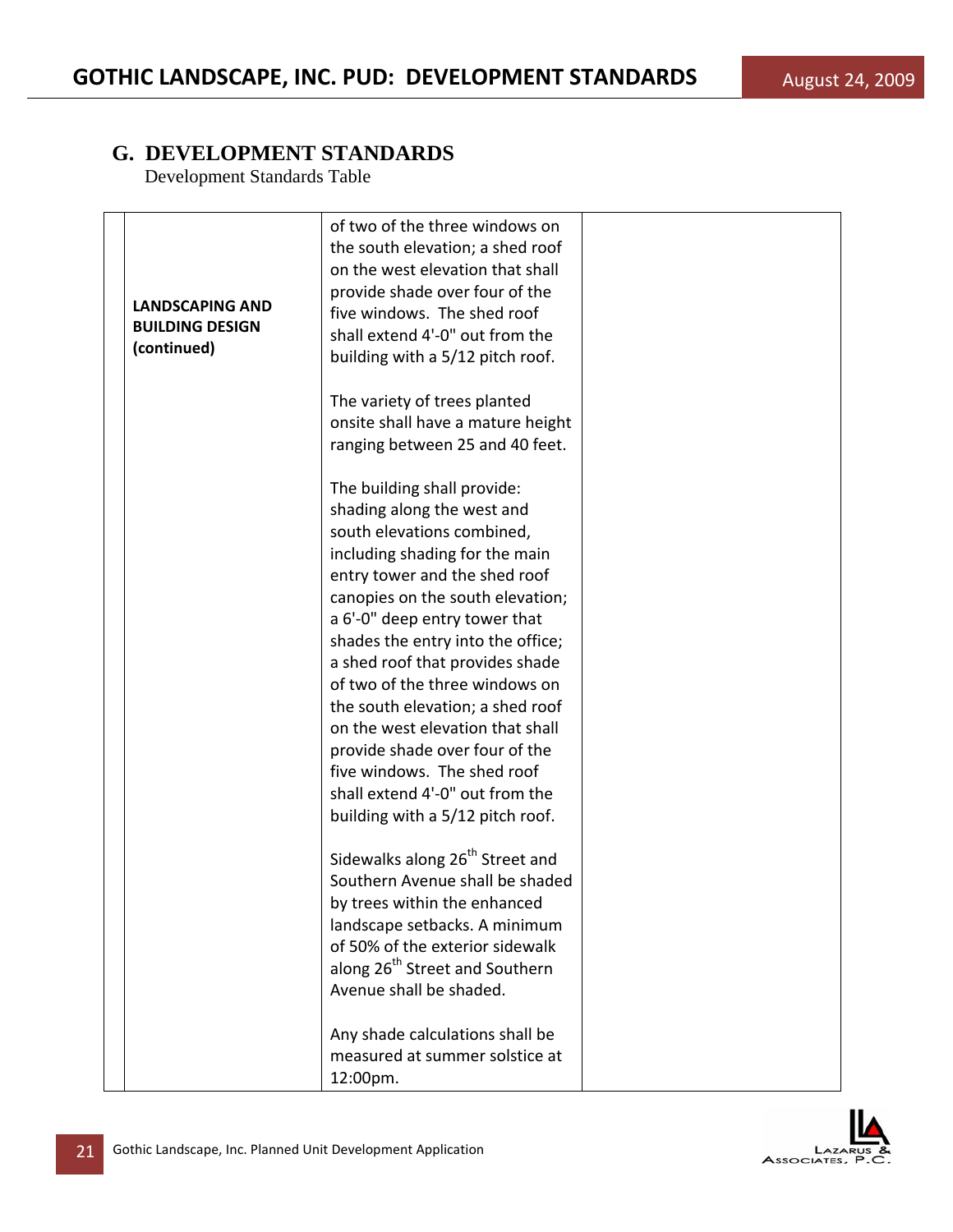|                          | Shade provided by means of<br>arcades, projections, awnings,<br>trees or vegetation (as measured<br>at maturity), and buildings shall<br>count toward shade calculations                                                                                                                                                                                                  |                                                                                                                                                                             |  |  |  |  |  |
|--------------------------|---------------------------------------------------------------------------------------------------------------------------------------------------------------------------------------------------------------------------------------------------------------------------------------------------------------------------------------------------------------------------|-----------------------------------------------------------------------------------------------------------------------------------------------------------------------------|--|--|--|--|--|
| <b>LIGHTING PLAN</b>     |                                                                                                                                                                                                                                                                                                                                                                           |                                                                                                                                                                             |  |  |  |  |  |
| <b>LIGHTING STANDARD</b> | A photometric plan shall be<br>submitted at the time of<br>Development Service Department<br>Review. On site lighting should be<br>accomplished with low level,<br>uniform lighting fixtures dispersed<br>throughout the site with a lumen<br>rating of 3,000 or less. All lighting<br>shall not exceed fifteen (15) feet in<br>height including lamp, pole, and<br>base. | This standard meets the MUA<br>lighting Standard. Uniform lighting<br>avoids abrupt changes from lit to<br>dark areas, providing an even low<br>intensity lighting pattern. |  |  |  |  |  |

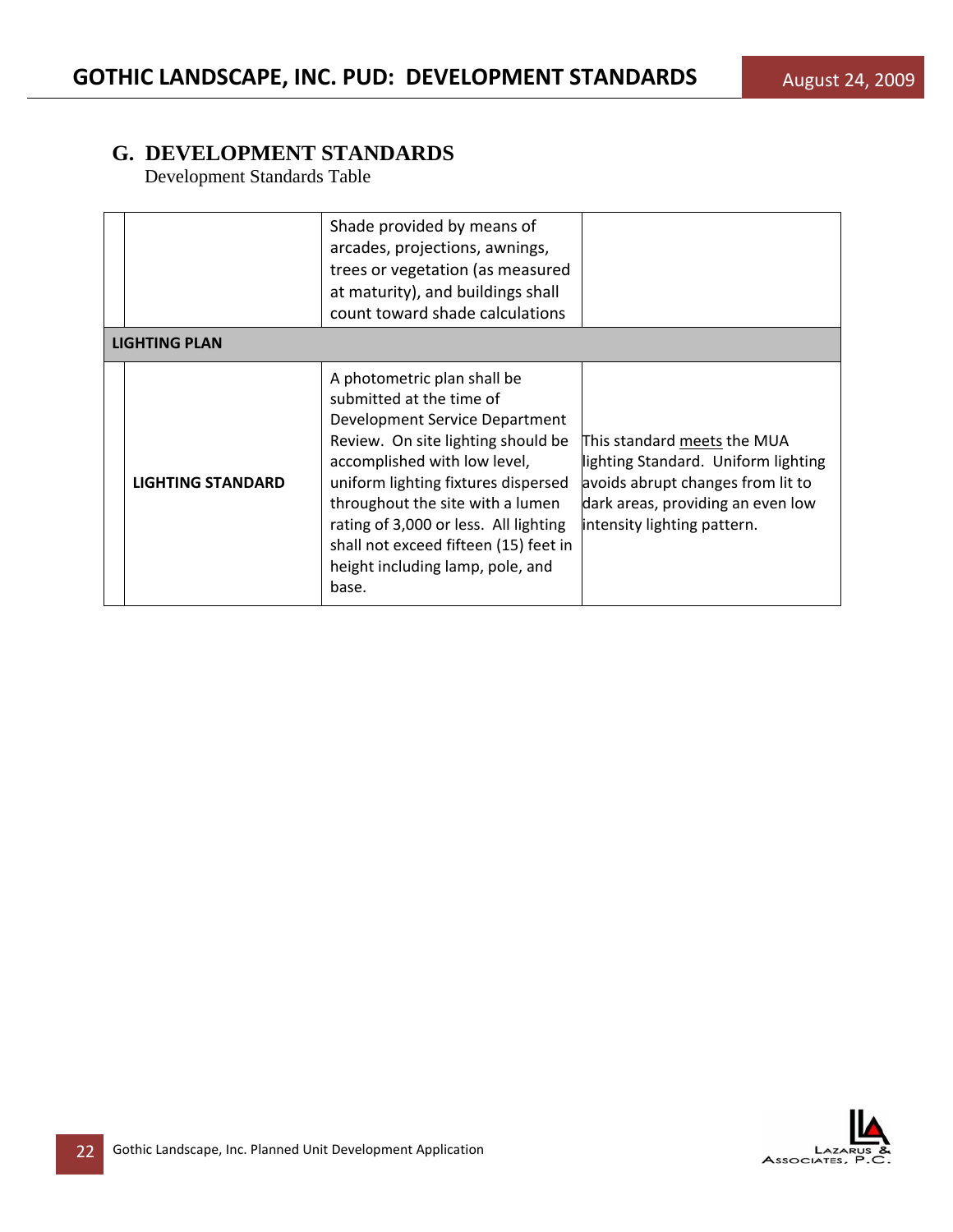## **H. DESIGN GUIDELINES AND STANDARDS**

Gothic recognizes the importance of meeting and, where possible, exceeding the quality of development desired by the City in this part of the South Mountain Village. To that end, Gothic proposes to follow the direction provided to owners and builders through the "Guidelines for Design Review" Section of the City of Phoenix Zoning Ordinance, as adapted for this Planned Unit Development ("PUD") below.

The design guidelines and standards contained in this section reflect the desired goals and policies for development in this PUD, which is compatible with the design and development standards of the Mixed Use Agricultural ("MUA") district. The intent of the guidelines and standards is to encourage new development in the district which is compatible with the traditional design of a rural and agricultural area. The heavily landscaped character of agricultural properties should be reflected in new projects which build on past successes and ensure the future viability of the district. The City's general design review guidelines of Section 507 Tab A of the Zoning Ordinance shall apply to development in the PUD District to the extent they do not conflict with these PUD standards. All development in the PUD District is subject to site plan review to ensure maximum preservation of existing plant materials and the agricultural character of the district.

### **1. Fences and walls.**

a. A solid decorative masonry wall, a minimum of 6 ft in height and not exceeding eight (8) feet in height, shall be used on the perimeter of a lot or development for the purpose of screening of parking and the storage and staging area for work vehicles and equipment. The wall shall be constructed of Concrete Masonry Unit ("CMU") (scored on the long portions) with splitface CMU screen-wall pop-outs. The pop-outs shall be enhanced with screen-wall trellises used as "Green-Screen" structures for the climbing growth of flowering shrubs and/or vines. The two entrances to the property along  $26<sup>th</sup>$  Street shall be wrought iron rolling gates.

*Rationale:* A solid decorative masonry wall for the purpose of screening of uses which are interior to this site is appropriate for this PUD district. Solid walls screen properties and allow focus on landscaping, green screening, and the surrounding rural/agricultural character. The wall is also necessary to provide security to protect stored vehicles and equipment.

b. The front yard, west yard, and rear yard shall include a rustic fence within the landscape setback made of wood or similar materials that does not exceed three (3) feet in height with approximately four (4) horizontal rails that would be inserted through the posts similar to a horse farm fence.

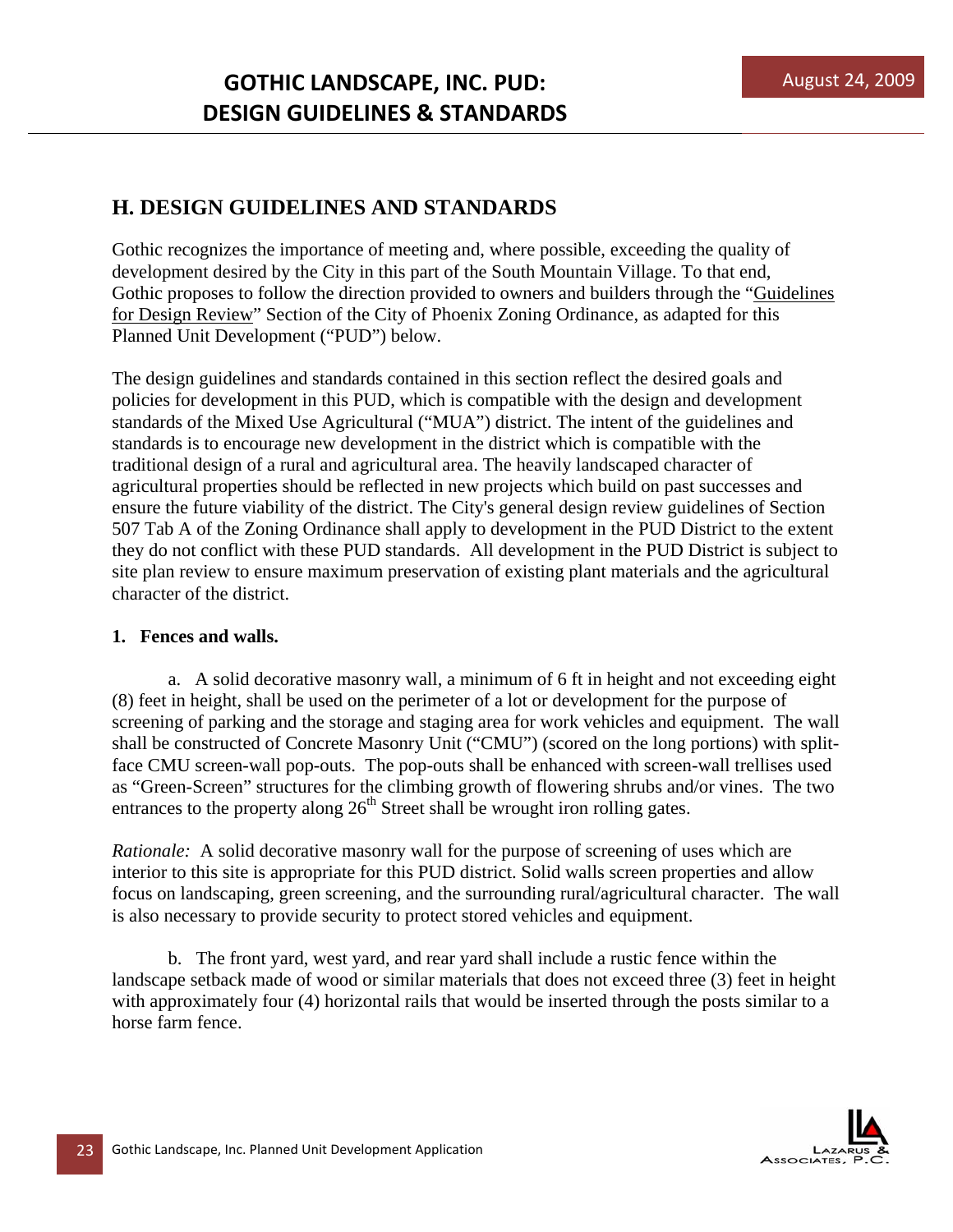*Rationale:* In rural areas, such fences can be necessary for various forms of livestock. Here, the PUD expresses the rural character of the area through the use of a similar decorative rustic wooden fence commonly seen on horse farms.

c. Chainlink, barbed wire, concertina wire, razor wire, and other similar materials are prohibited in the required front yard and on the street side perimeter of a lot or development. Chainlink fencing may be used on the interior of the completed development for plant material storage, but such storage shall not exceed 900 square feet in size and shall be screened from the perspective of both  $26<sup>th</sup>$  Street and Southern Avenue through the use of Bougainvillea plants or plants of similar screening and flowering ability.

*Rationale:* Wooden fencing and solid masonry walls in the PUD District should be both functional and attractive.

### **2. Building orientation and massing.**

a. Commercial and office buildings in the PUD shall incorporate two or more of the following architectural elements that emphasize horizontal plains: overhangs; projections; alcoves; varied roof-plains; and building offsets that are designed to minimize mass and volume of the structure.

*Rationale:* Incorporating such building design elements reduces the impact of expansive building facades and massing for pedestrian and semicircular traffic.

b. Shaded walkways shall be provided along  $26<sup>th</sup>$  Street and Southern Avenue, as well as the accessible walkway on the south side of the building for all commercial and office buildings. Landscaping shall provide a minimum of 50% shade over the  $26<sup>th</sup>$  Street and Southern Avenue sidewalks, as measured at the time of the summer solstice at 12:00 PM.

*Rationale:* Shaded walkways will increase the usability of the streetscape throughout the year, and will promote pedestrian comfort. While the proposed building does not provide exterior walkways adjacent to all sides of the building, enhanced landscape requirements are included to provide canopy trees that project substantial shade onto the entire sidewalk along both  $26<sup>th</sup>$  Street and Southern Avenue as well as shading parts of the accessible walkway to the south of the building.

c. Changes in facade, such as, material, window design, facade height or decorative details should be expressed so that the composition appears to be a collection of smaller buildings. This can be accomplished by providing various vertical changes as well as horizontal changes and variations to the building by means of decorative shed roof structures and stone or faux stone veneer as well as an enhanced color palette.

*Rationale:* Varied building facades promote a traditional and rural building design that minimizes the visual impact of the building.

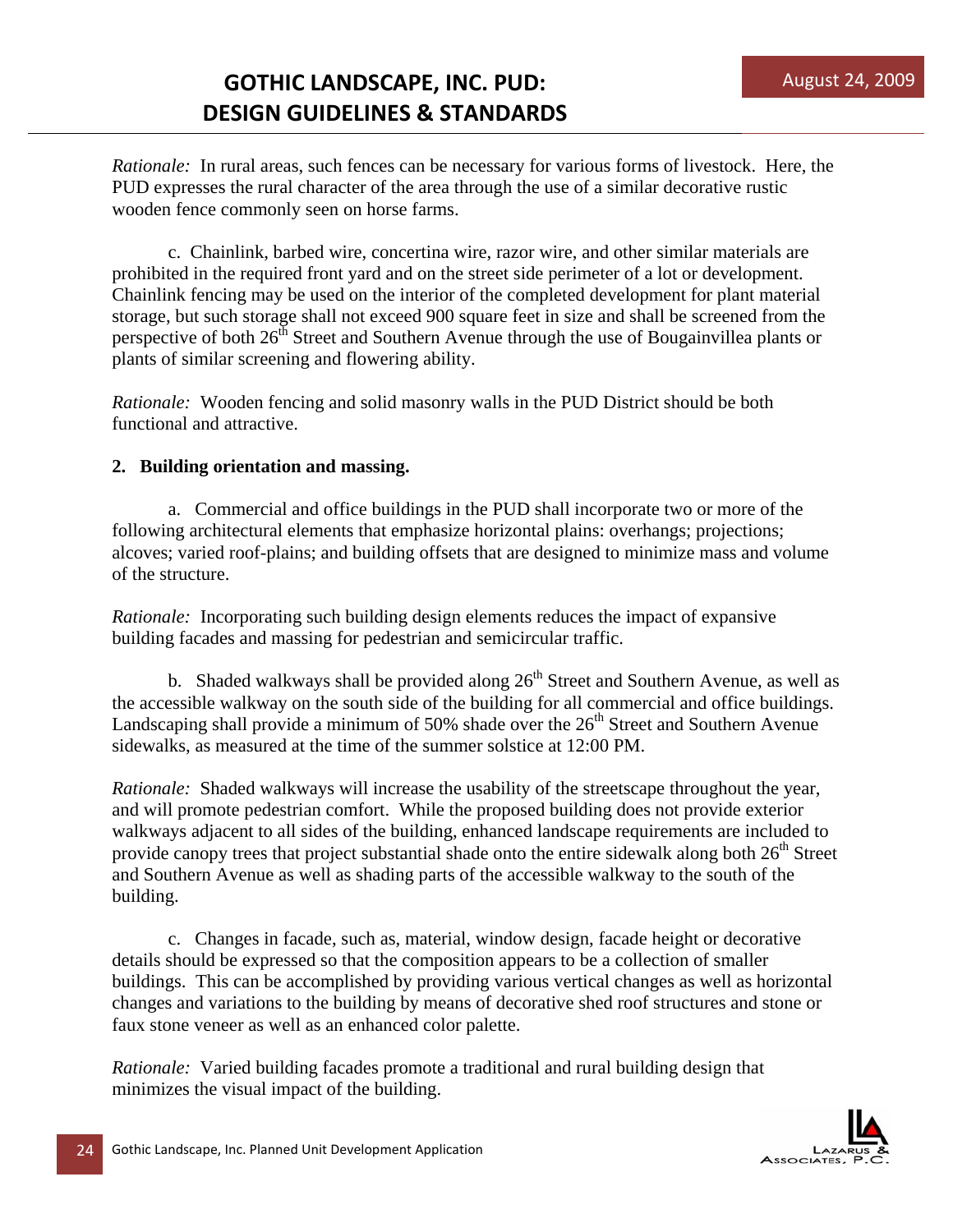### **3. Parking and maneuvering areas.**

 a. No parking or maneuvering areas, other than required driveways, shall be permitted in the perimeter setbacks of a lot or development.

*Rationale:* Parking areas should be screened and not intrude on the perimeter setbacks. At a minimum, parking and maneuvering areas must be placed outside of the site's perimeter setbacks. An exception is needed for driveways to bring vehicles onto the site.

b. Parking areas shall be placed behind the nonstreet side of a building.

*Rationale:* A building, in combination with landscaped setbacks and decorative masonry walls, can provide an effective screen for a parking area and help prevent the parking area from dominating the appearance of the site.

 c. The surface of parking stalls and work vehicle and equipment storage and staging area should be composed of asphalt or concrete.

*Rationale:* It is critical that parking and maneuvering areas be dust-proofed due to problems with air pollution from particulates. While rural and agricultural developments have traditionally used a form of decomposed granite rather than asphalt, such materials do not stand up to the use proposed within this PUD. It is important to note that a significant amount of the interior asphalt will be shaded by the enhanced interior landscaping islands and perimeter landscaping.

### **4. Lighting.**

 a. On site lighting should be accomplished with low level, uniform lighting fixtures dispersed throughout the site with a lumen rating of 3,000 or less.

b. All lighting shall not exceed fifteen (15) feet in height including lamp, pole, and base.

*Rationale:* Uniform lighting avoids abrupt changes from lit to dark areas, providing an even low intensity lighting pattern.

### **5. Building materials.**

 a. At least five of the following building materials shall be incorporated into commercial buildings:

- 1) Wood/heavy timbers;
- 2) Stone, stone veneer, or faux stone veneer;
- 3) Stucco, not to exceed 70% of the exterior wall surface area;
- 4) Decorative shed roof structures;
- 5) Entry tower gable roof;

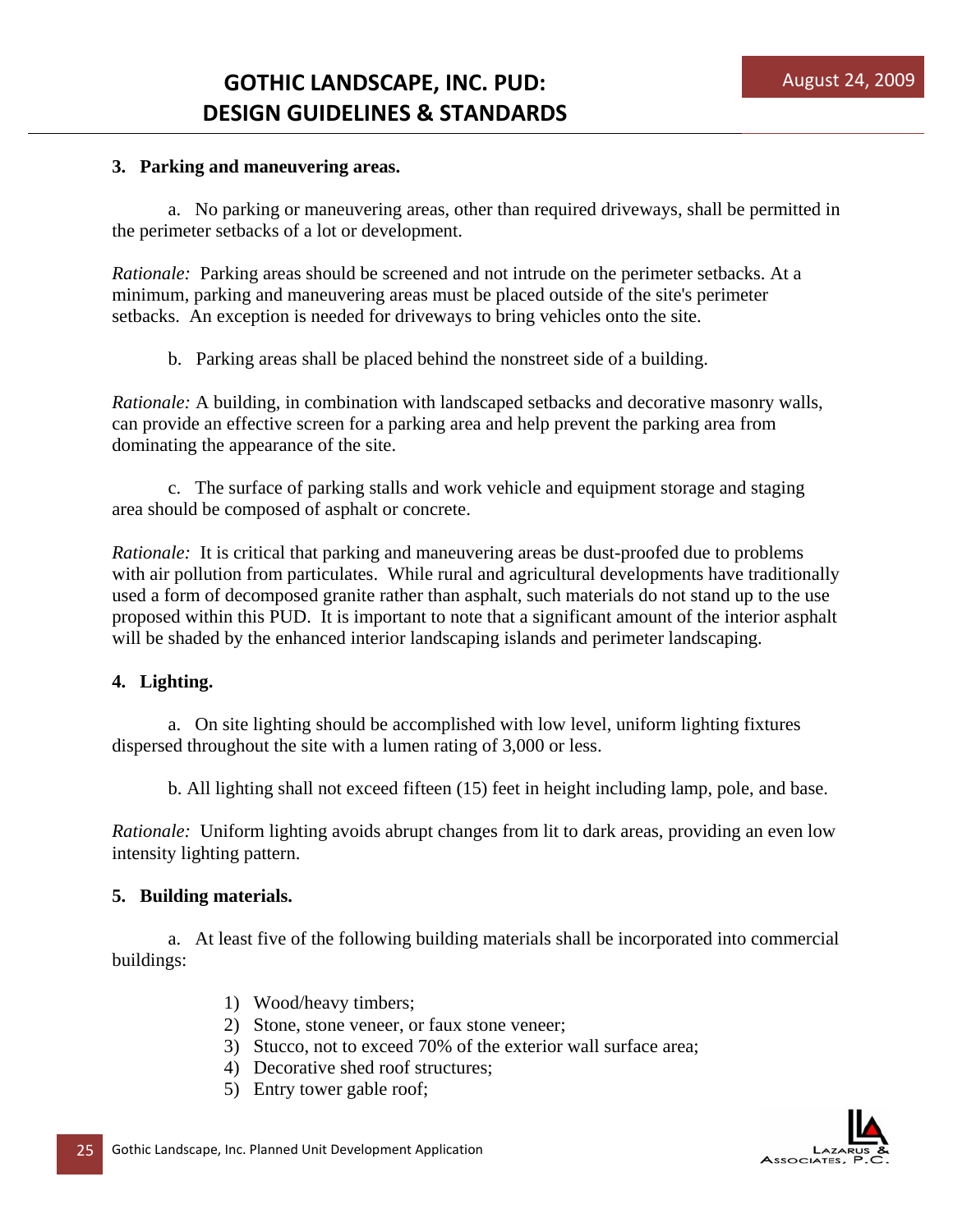# **GOTHIC LANDSCAPE, INC. PUD: DESIGN GUIDELINES & STANDARDS**

- 6) Concrete shingles simulating the look of wood shake shingles;
- 7) Simulated double-hung windows with decorative wrought iron grills.

*Rationale:* These types of building materials ensure the agrarian character of the PUD District.

#### **6. Roofs.**

a. Barrel tile roofs shall be prohibited.

 b. Flat roofs for commercial buildings shall include a false front parapet and/or a Gable Roof structure to give the appearance of pitched roof elements.

 c. Overhanging wooden eaves and exposed rafters shall be included within the building design.

*Rationale:* Barrel tile roofs are not consistent with the desired character of the PUD District. Pitched or flat roofs with false front parapets and exposed rafters are more reminiscent of a rural or farm building style.

#### **7. Signs.**

 a. Neon tubed exterior accent light, external neon tubed signs and internally illuminated signs are not permitted.

*Rationale:* Such lighting is symbolic of an urban setting and is not compatible with the rural character of the PUD District.

 b. The PUD shall include a single ground mounted sign made of wood, stone veneer, and/or similar appearing materials.

*Rationale:* Ground mounted signs made of such materials reinforce the agrarian character of the PUD District.

### **8. Windows.**

 a. All windows in commercial buildings shall be either plate glass windows with internal/external grill patterns applied to the window to provide the appearance of a divided lite window or false simulated windows that provide a wrought-iron frame and grill pattern to simulate the look of a double hung window.

*Rationale:* The appearance of divided lite or double hung windows negates the perception of large single pane windows that will create a building facade out of character with the PUD District.

 b. Ground floor building elevations which face the public right-of-way or pedestrian plazas shall provide a minimum of 40% and maximum of 70% by means of windows, false

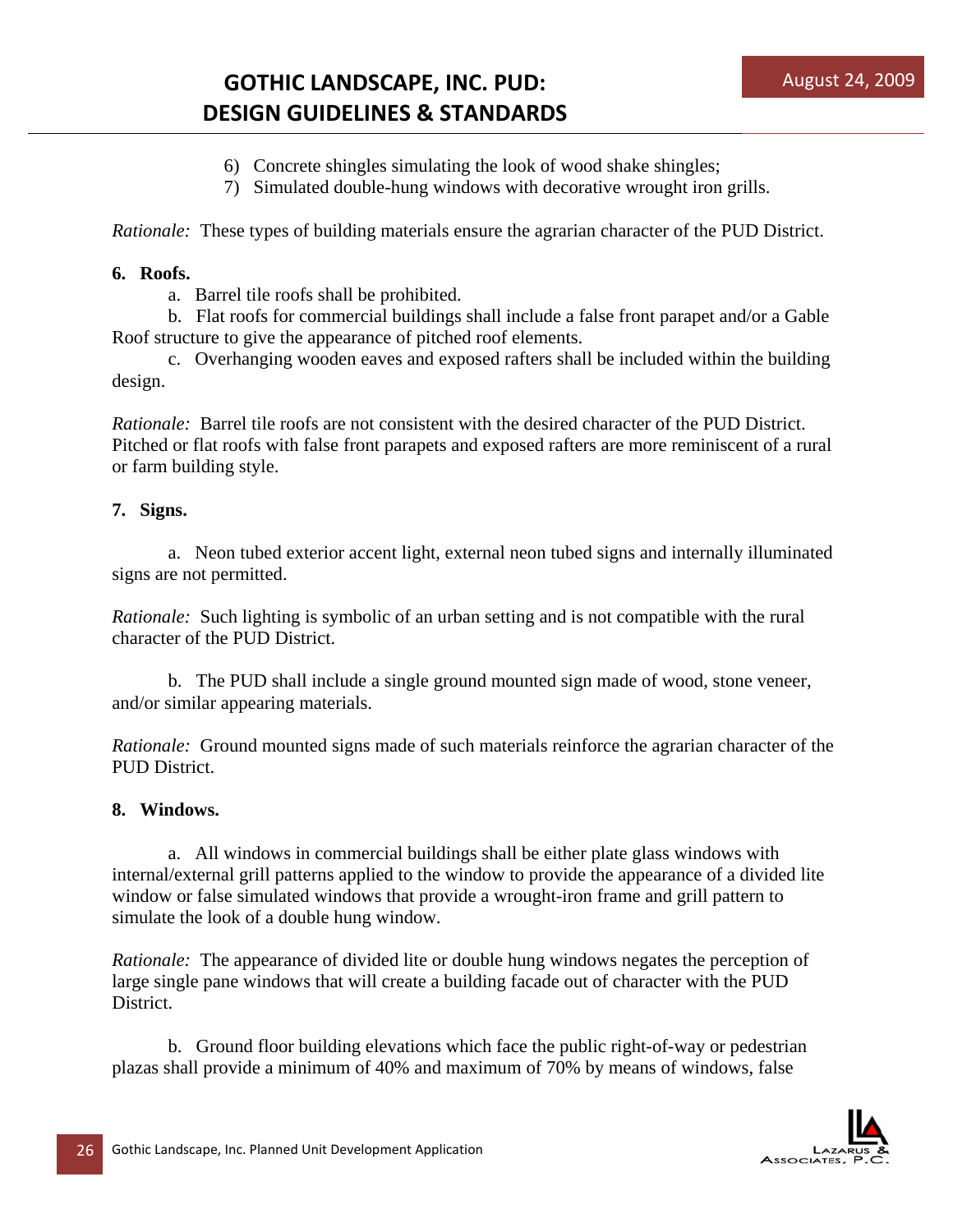windows, and/or doors between three (3) feet and seven (7) feet above the finished floor elevation.

*Rationale:* Windows and doors create an interactive and appealing pedestrian and right-of-way building facade.

 c. All windows, with the exception of false windows, must achieve a visible transmittance rating (VTR) of 0.85 or higher.

*Rationale:* Transparency along the street encourages pedestrian activities and enhances security.

#### **9. Open space.**

 a. A minimum of twenty percent of the net site area of a commercial development, including landscaping setbacks, shall be set aside as open space accessible to the public. (Stormwater retention areas may be included in this calculation)

*Rationale:* Open space around the perimeter of the development will enhance the agricultural character of the development supporting the PUD District.

b. Required open space accessible to the public may be used for storm water retention.

*Rationale:* The open space can serve as a retention area.

 c. Required open space accessible to the public may be active (pasture/riding ring, food or flower garden, citrus grove) or passive (landscaped area).

*Rationale:* The open space should respect the traditional agricultural uses.

#### **10. Landscape standards.**

 a. Plant materials in required landscape areas shall be limited to those listed on the Mixed Use Agricultural plant list, a copy of which is available at the Phoenix Planning Department, or as approved by the Development Services Department.

*Rationale:* A key method to preserve and foster the agricultural character of this district is landscaping with plant materials which have historic significance for ornamental or crop use in agricultural areas of Phoenix or provide the visual equivalent to those plants. The mixed use agricultural plant list combines plants (trees, shrubs, ground covers, accent plants, and vines) which Phoenicians have historically used in farming areas and drought tolerant plants which have the potential for crop use or have a lush appearance which complements the color, texture, and density of the traditional plants. The landscape palette enhances the district's character through its contrast to the plant materials which are used in and appropriate for Sonoran desert areas without an agricultural heritage.

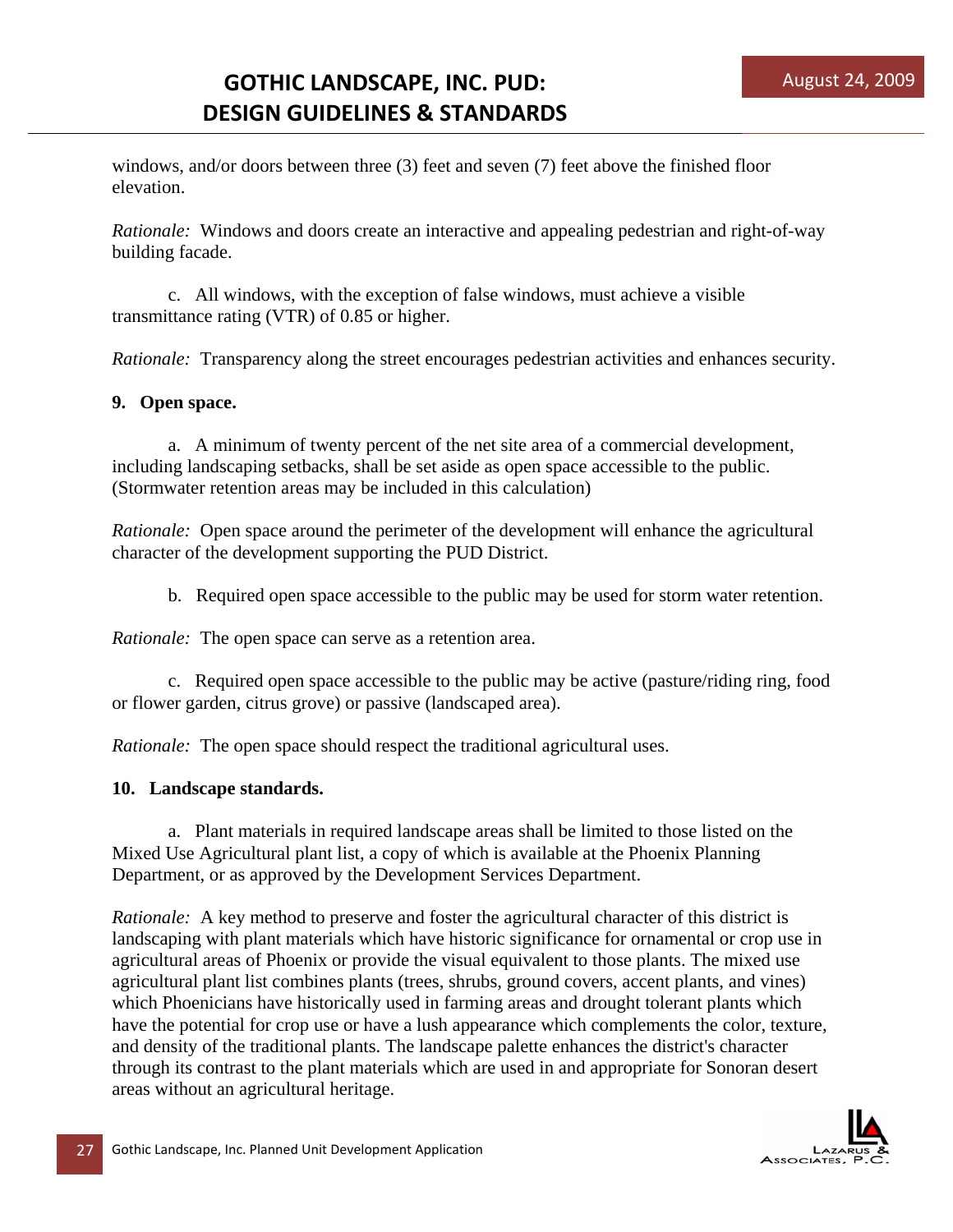b. Any plants listed in the invasive species list in Appendix B of the Sonoran Preserve Edge Treatment Guidelines, Section 507 TAB A3.7 shall be prohibited in the PUD District.

*Rationale:* Invasive species shall be prohibited to protect the plant materials in the vicinity and to preserve the environment.

 c. Where prominent existing plant materials are native species then the landscaping should be limited to the Sonoran Plant List.

*Rationale:* Native Sonoran Desert landscaping should be encouraged where appropriate to promote uniform landscaping themes in areas with native vegetation.

 d. A minimum of five percent of the landscaped area shall be planted in a mix of flowers or flowering plants.

Rationale: Flowers will contribute to the beauty of the project.

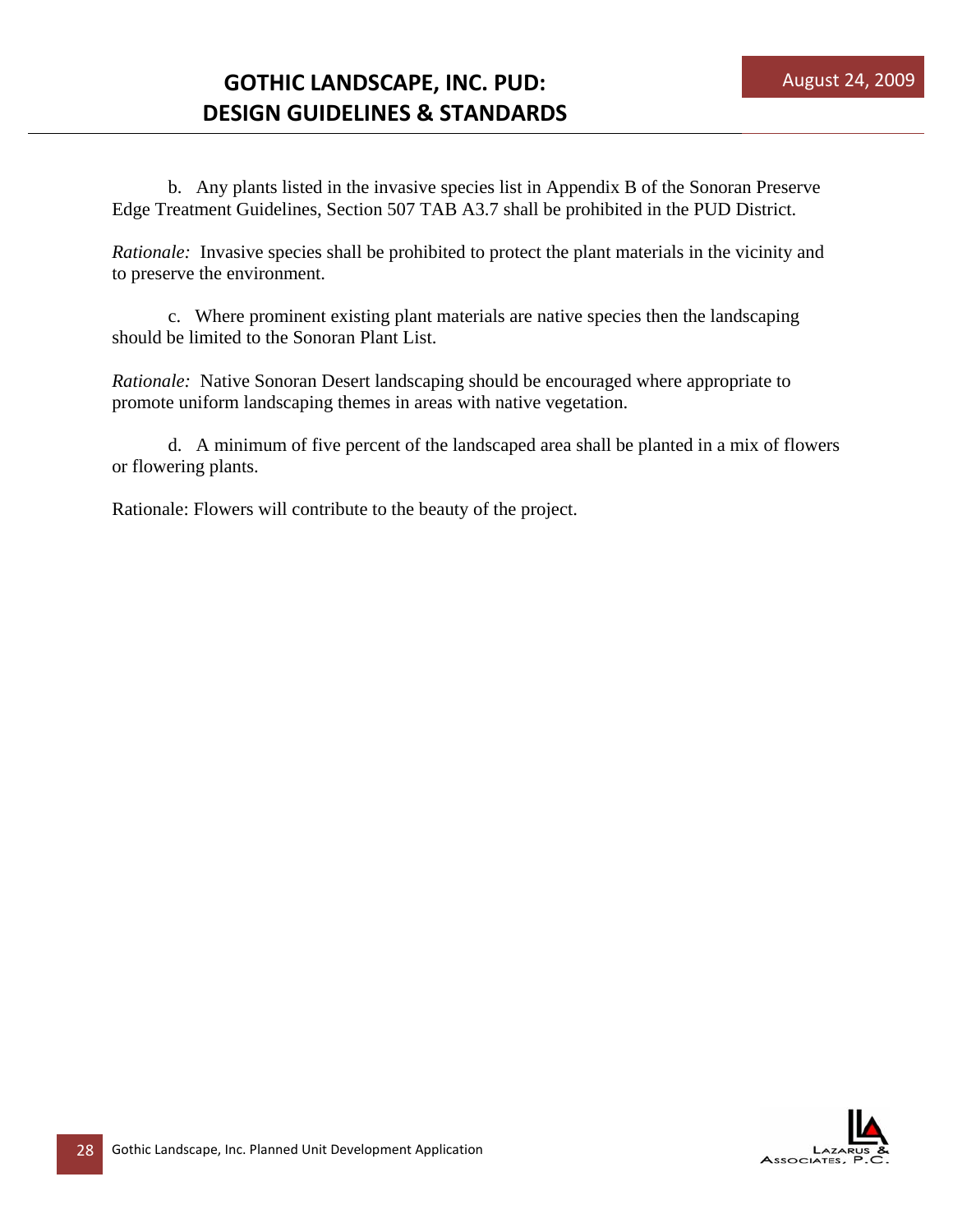## **I. SIGNS**

All signage will be in accordance with the City of Phoenix Sign Ordinance and the Mixed Use Agriculture Zoning District sign standards. The PUD will include a single ground-mounted monument sign located on the southeast corner of Southern Avenue and  $26<sup>th</sup>$  Street not exceeding six feet in height; sixteen square feet in sign area, and thirty two square feet in total area for the monument structure. *See* Exhibit 10, Sign Plan.

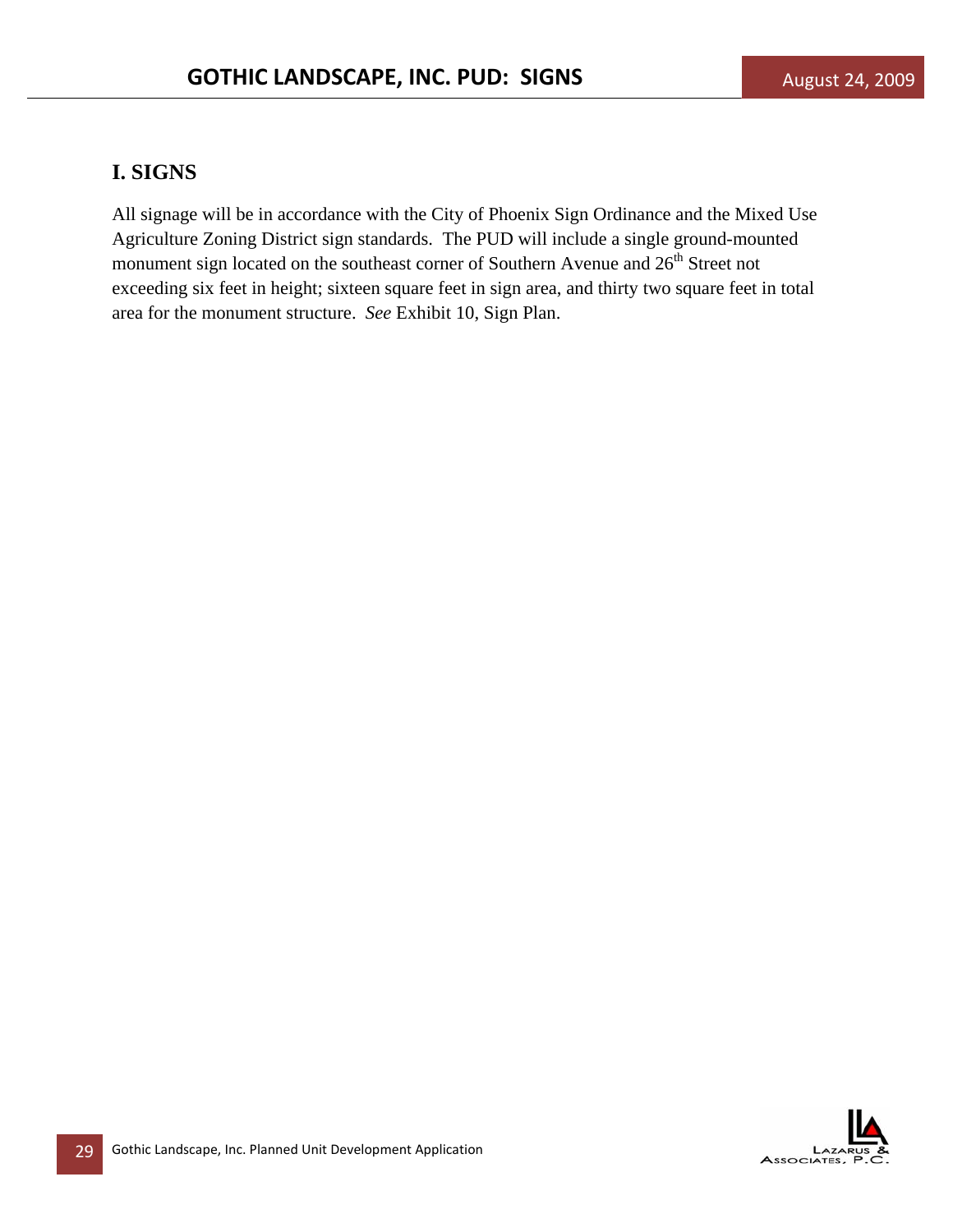## **J. SUSTAINABILITY**

### **Shading**

The Design and Development Guidelines and Standards are written in such a manner to require a vast amount of shade on the public sidewalks surrounding the property. Additionally, the Design Guidelines for the office building place emphasis on horizontality and agrarian design, both factors that lead to adequate shading of windows and entries, thus minimizing mechanical cooling requirements.

Such building design aspects include: a 6'-0" deep entry tower that shades the entry into the office; a shed roof that provides shade of two of the three windows on the south elevation; a shed roof on the west elevation that will provide shade over four of the five windows. The shed roof shall extend 4'-0" out from the building with a 5/12 pitch roof. *See* Exhibit 10.

Sidewalks along 26th Street and Southern Avenue shall be shaded a minimum of 50% by trees within the enhanced landscape setbacks. *See* Exhibit 11. Current approximate sidewalk shade calculations:

815 total linear feet of sidewalk (on Southern, 26th and Lynne Lane)

446 linear feet of shaded sidewalk (approximately 55%)

The variety of trees planted onsite can have a mature height ranging between 25 and 40 feet, including the implementation of numerous trees throughout employee parking and the storage and staging area for work vehicles and equipment. With the close proximity of the trees to each other as well as the single lane drive aisles through the storage and staging area, the PUD creates shade from trees to help reduce the heat impact on the asphalt. *See* Exhibit 11.

Shade provided by means of arcades, projections, awnings, trees or vegetation (as measured at maturity), and buildings will provide substantial shading throughout the development.

### **Bicycle Parking Racks**

The PUD will provide 5 bicycle racks adjacent to the south-west corner of the office between the building and screen wall along the pedestrian access through the screen wall to the street. This will help encourage non-vehicular transportation. We are providing tube steel racks that are 2'- 0" wide by 3'-0" tall and have a circular top, per City of Phoenix requirements. *See* Exhibit 9.

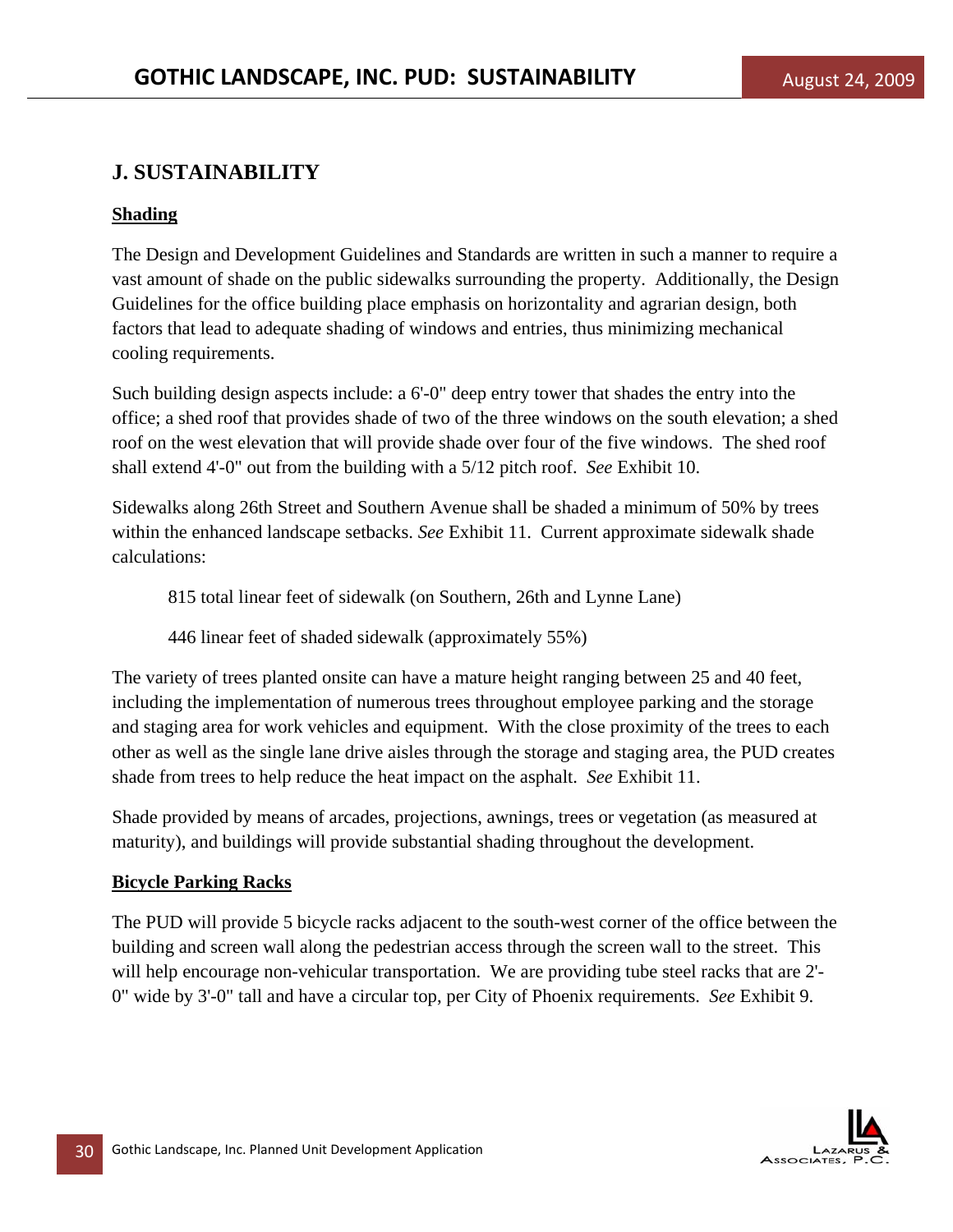### **Employee Break and Lunch Area**

The conceptual building design includes an outdoor shaded employee break/lunch area on the northwest corner of the building that will encourage onsite breaks and meals thereby reducing trip generation. *See* Exhibit 9.

### **Building Design and Materials**

Gothic intends to investigate and, where possible, incorporate the following sustainable building features:

- (1) Concrete roof tiles that mimic the look of shake shingles and provide a long material lifespan instead of using actual wood shake shingles that would have to be replaced frequently;
- (2) Use of a roofing material that includes a very high RFI (Reflective) value of 78 or greater which reflects a substantial portion of the heat island effect from the roof of the building;
- (3) Water Use reduction of restroom fixtures in the building;
- (4) Use of mechanical equipment with increased energy performance standards; and
- (5) Use of low-emitting materials for VOC's (Volatile Organic Compounds) within the building materials, such as adhesives, paints, carpet systems, wood and agrifiber products.

### **Landscaping with Low Water Consumption**

The plants proposed in the conceptual landscaping plan from the Mixed Use Agricultural plant list require low amounts of water consumption. Shrubs and trees will be installed with drip irrigation for maximum water efficiency.

### **Mitigation of Air Blown Dust and Matter**

Ground surfaces throughout the site are either planted turf, asphalt, or other solid surface material. This helps maintain outdoor air quality by mitigating the amount of harmful dust or other matter cast into the air via vehicles or other means.

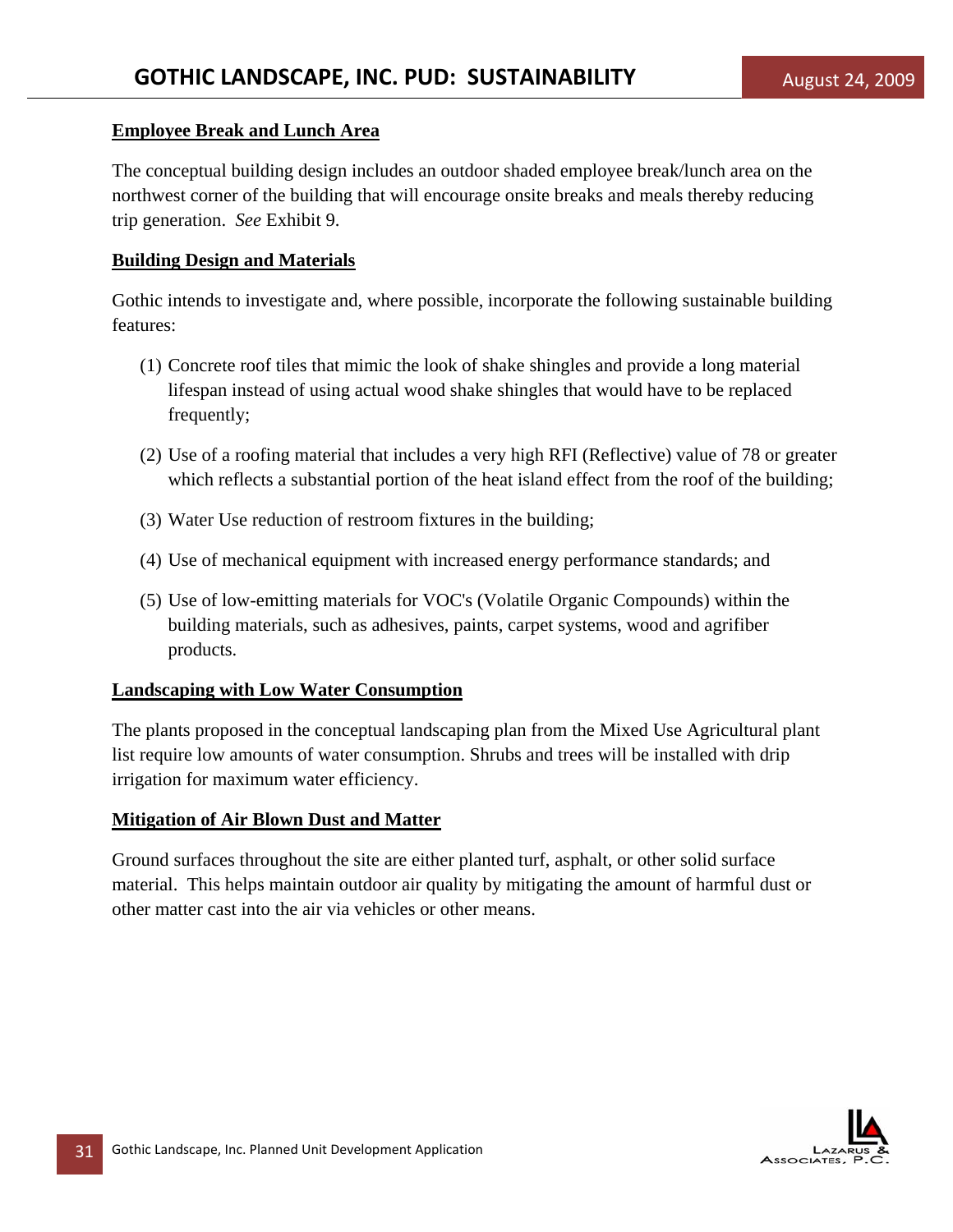## **K. INFRASTRUCTURE**

#### 1. Circulation Systems

Streets: Southern Avenue is designated a Major Arterial consisting of 5 lanes (two drive lanes in each direction and a center turning lane). A bus bay is located at the east of the corner of  $26<sup>th</sup>$ Street and Southern Avenue.  $26<sup>th</sup>$  Street is located along the western boundary of the site and is the primary point of access to the project. Lynne Lane is located in the rear of the site and is not utilized. No ingress/egress takes place from this frontage. *See* Exhibit 9.

#### 2. Grading and Drainage

Will be addressed through the Development Services Department review process.

#### 3. Water and Wastewater Services

The existing infrastructure will be more than adequate for water and wastewater services for the proposed development.